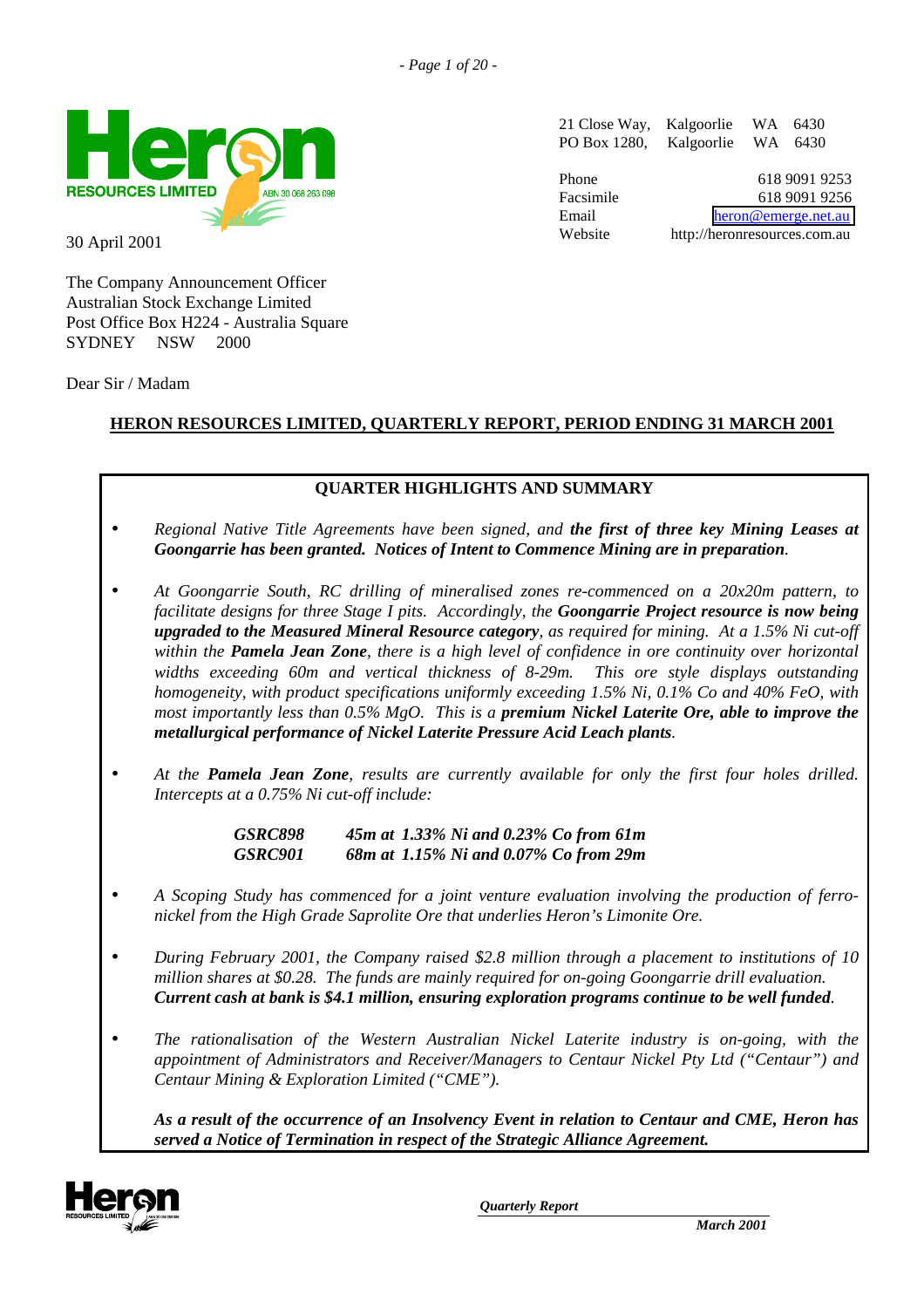# **1. SUMMARY**

# **Cawse Ore Supply Studies**

• As at 31 March 2001, the total undiluted **Inferred and Indicated Mineral Resource** at a 0.75% Ni cut-off is **180 million tonne at 1.05% Ni and 0.08% Co.**

Heron's total **Inferred and Indicated Mineral Resource** above a 0.5% Ni cut-off is **406 million tonne at 0.8% Ni and 0.06% Co**. Substantial additional resource potential exists on tenements awaiting grant.

- **Work by Heron is now focussed on advancing Heron's ore supply to the Cawse plant**:
	- Reverse Circulation drilling for the Quarter amounted to 113 holes drilled at the Goongarrie South, Goongarrie Hill and Ghost Rocks Prospects for an advance of 3,648 metres. Heron's total drilling for the Goongarrie, Ghost Rocks and Kalpini Projects is now 84,997m.
	- Metallurgical testing of 14 composites of Diamond Drill core has been completed with excellent results (Siliceous Ore 29-84% upgrade and 204-305kg/t acid consumption, Limonite Ore 0-48% upgrade and 204-343kg/t acid consumption).
	- Flora, fauna, ethnographic and archaeological surveys have been completed and compiled into Notices of Intent to Commence Mining ("NOI"). A Consultant has been appointed to coordinate.
	- Hydrological monitoring bores were established to quantify future pit ground water conditions.
	- A substantial area of future infrastructure sites was acquired to the immediate west of Goongarrie. Heron now has contiguous tenement coverage from Goongarrie southwest to the Cawse plant site.

### **Non-nickel Joint Ventures**

- A Joint Venture agreement was finalised with Mount Burgess Mining NL at Lawrence Find. Previous joint ventures with Golden State and Kundana Gold have ended.
- Gold joint venture negotiations are being finalised for the Kurnalpi and Blister Dam Projects.

# **Corporate**

• Heron Resources Limited ("Heron") was advised on 14 March 2001 that its Strategic Alliance partners, Centaur and CME had appointed Administrators, and that the Cawse Bondholders had subsequently appointed Receiver/Managers. Heron is entitled to terminate the Strategic Alliance Agreement ("SAA") as a result of the occurrence of an Insolvency Event on 90 days written notice.

On 30 April 2001, Heron served a Notice of Termination on the Centaur and CME Administrators and Receiver/Managers to terminate the SAA. Under the terms of the SAA, Centaur had the right to complete a Bankable Feasibility Study ("BFS") on or before 19 August 2001 in order to secure toll milling entitlements in relation to Heron's Goongarrie, Ghost Rocks and Kalpini Projects. It has been confirmed that Centaur does not have the capability to complete the BFS in the manner contemplated by the SAA.

- Heron had completed its expenditure commitment of \$3 million pursuant to the SAA now the subject of the termination.
- Heron has initiated legal action against Anaconda Nickel Limited to remove caveats lodged over Heron tenements. Anaconda has no caveatable interest in any Heron assets.
- In terms of asset optimisation and shareholder returns, Heron has during the March 2001 Quarter continued low cost pegging of new Nickel Laterite targets, and farm out of non-nickel projects. Joint Ventures are structured such that Heron aims to be free carried to a Decision to Mine, and retains the nickel rights.

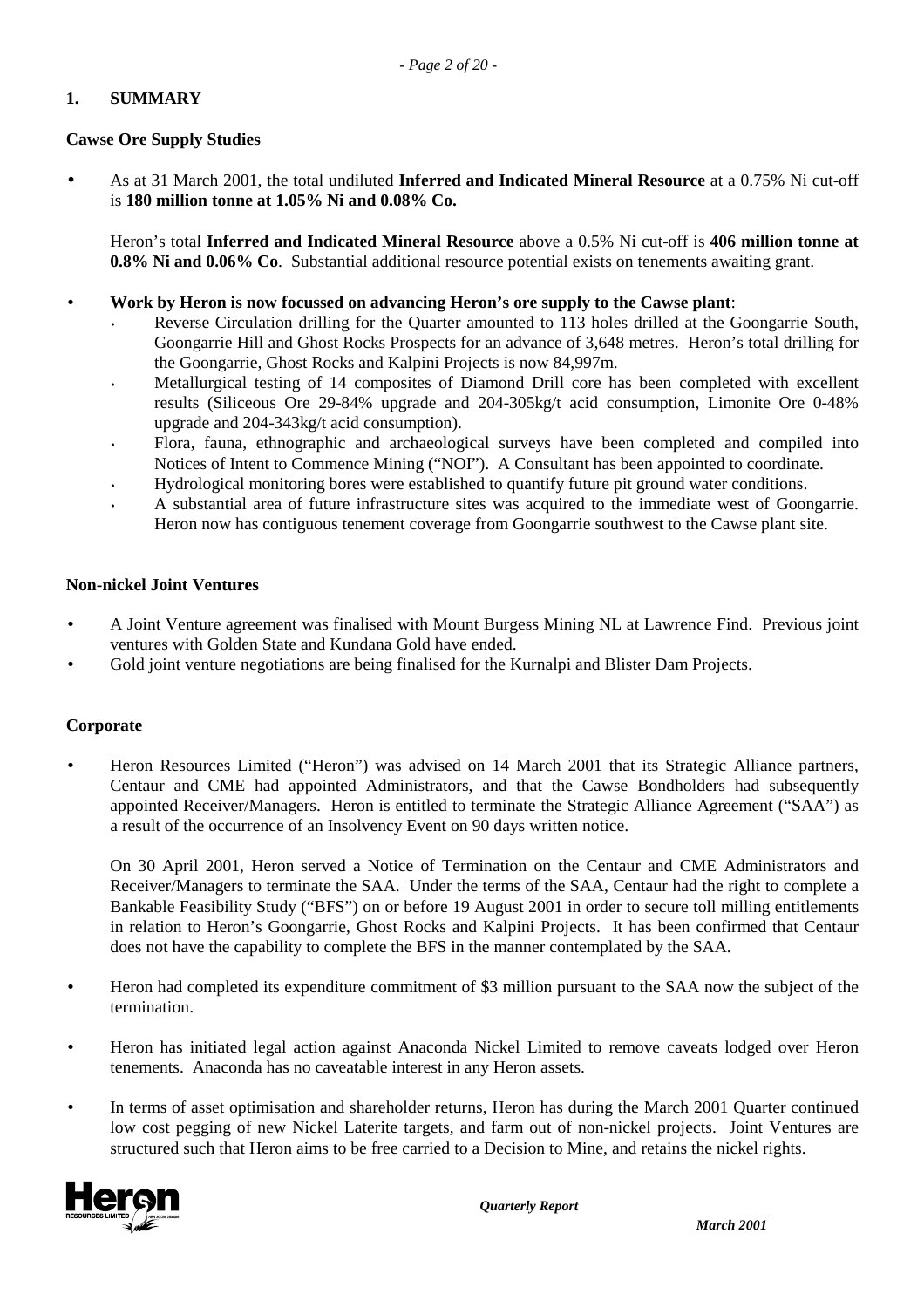*- Page 3 of 20 -*



**Figure 1 Goongarrie South Drill Sections, 1.5% Ni cut-off.**

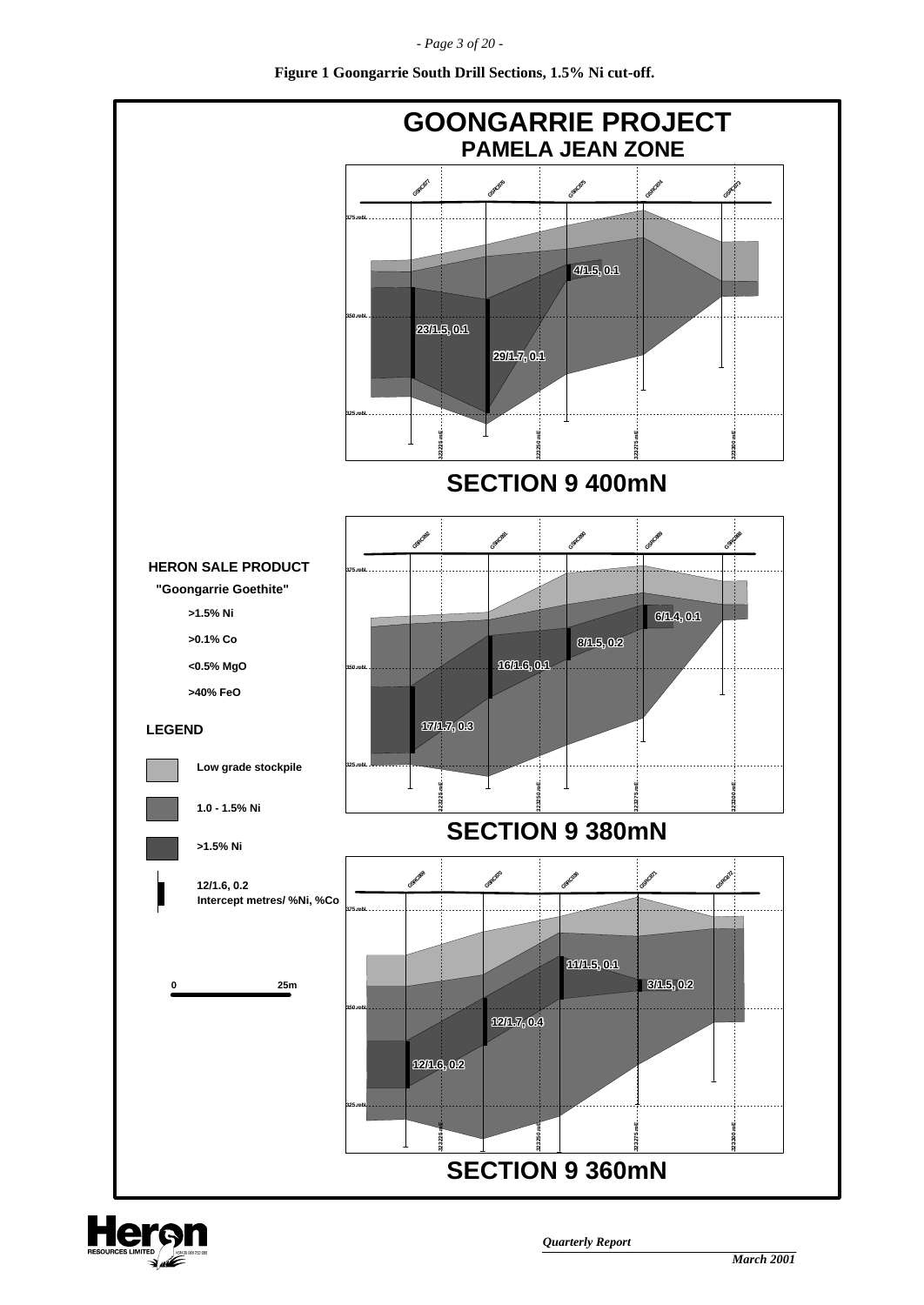# **2. EXPLORATION REVIEW**

### **2.1 CAWSE STAGE II STRATEGIC ALLIANCE (NOTICE OF TERMINATION SERVED)**

Drilling programs were completed at Goongarrie Hill and re-commenced at Goongarrie South. Drilling was designed to upgrade the Mineral Resource status from Inferred to Indicated and Measured. Reconnaissance drilling was completed at Ghost Rocks.

### **Drilling Program and Project Development**

In-fill Resource Definition drilling on a 20x20m pattern has commenced at Goongarrie South, to facilitate pit designs over three areas of High Grade ore (+1.5% Ni and 0.1% Co Limonite Ore). Although only initial assay data is to hand, from visual ore identification, it is apparent that the **Pamela Jean Zone** is developing into a 2,000x200m N-S zone of continuous and substantial Medium to High Grade mineralisation (+1% Ni).

Specifically, the in-fill drilling has identified a linear Eastern Contact Zone with exceptionally thick Limonite Ore occurrences, with recent drilling confirming ore depths consistently exceeding 80 metres vertical depth. This depth of premium ore is simply not documented elsewhere in the Eastern Goldfields.

**The Pamela Jean Zone is expected to be the basis of Heron's long-term cost-competitiveness in the Eastern Goldfields Nickel Laterite industry.**

#### **2.1.1 Goongarrie Nickel Project** Heron 100%. Nickel (-gold).

#### **Goongarrie South Prospect**

#### *Reverse Circulation Drilling*

During the Quarter, drilling commenced targeting selected zones of High Grade ore at the Pamela Jean Zone. Target areas encompass contiguous intercepts of greater than 1.5% Ni.

In-fill drill holes completed to date have encountered and extended the structurally controlled Eastern Contact Zone, with development of extreme weathering depths. The Zone was commonly straddled by previous drilling on the 80x80m spacing, so its lateral continuity was not apparent.

| <b>Table 1</b> |                                                                                                                    |       |    |       |    |               |               |               |        |
|----------------|--------------------------------------------------------------------------------------------------------------------|-------|----|-------|----|---------------|---------------|---------------|--------|
|                | <b>GOONGARRIE SOUTH PROSPECT</b>                                                                                   |       |    |       |    |               |               |               |        |
|                | RC Drilling Significant Interceptions, 0.75% Ni Cut-Off                                                            |       |    |       |    |               |               |               |        |
| Hole           | Ni4Co<br>Ni4Co<br><b>North</b><br>T <sub>0</sub><br>Ni<br>From<br><b>Interval</b><br><b>East</b><br>C <sub>0</sub> |       |    |       |    |               |               |               |        |
| <b>Number</b>  | m                                                                                                                  | m     | m  | m     | m  | $\frac{0}{0}$ | $\frac{6}{9}$ | $\frac{0}{0}$ | $M\%$  |
| <b>GSRC898</b> | 69,680                                                                                                             | 3,140 | 42 | 49    | 7  | 0.79          | 0.014         | 0.85          | 5.92   |
|                |                                                                                                                    |       | 61 | 106   | 45 | 1.33          | 0.225         | 2.22          | 100.28 |
| GSRC900        | 69,640                                                                                                             | 3,220 | 24 | 32    | 8  | 0.88          | 0.101         | 1.28          | 10.27  |
| GSRC901        | 69,640                                                                                                             | 3,180 | 29 | 97    | 68 | 1.15          | 0.073         | 1.44          | 98.06  |
| GSRC903        | 69,640                                                                                                             | 3,100 | 28 | $34*$ | 6  | 0.89          | 0.026         | 0.99          | 5.96   |

*\* Hole abandoned in ore. Hole successfully redrilled – assay results awaited.*

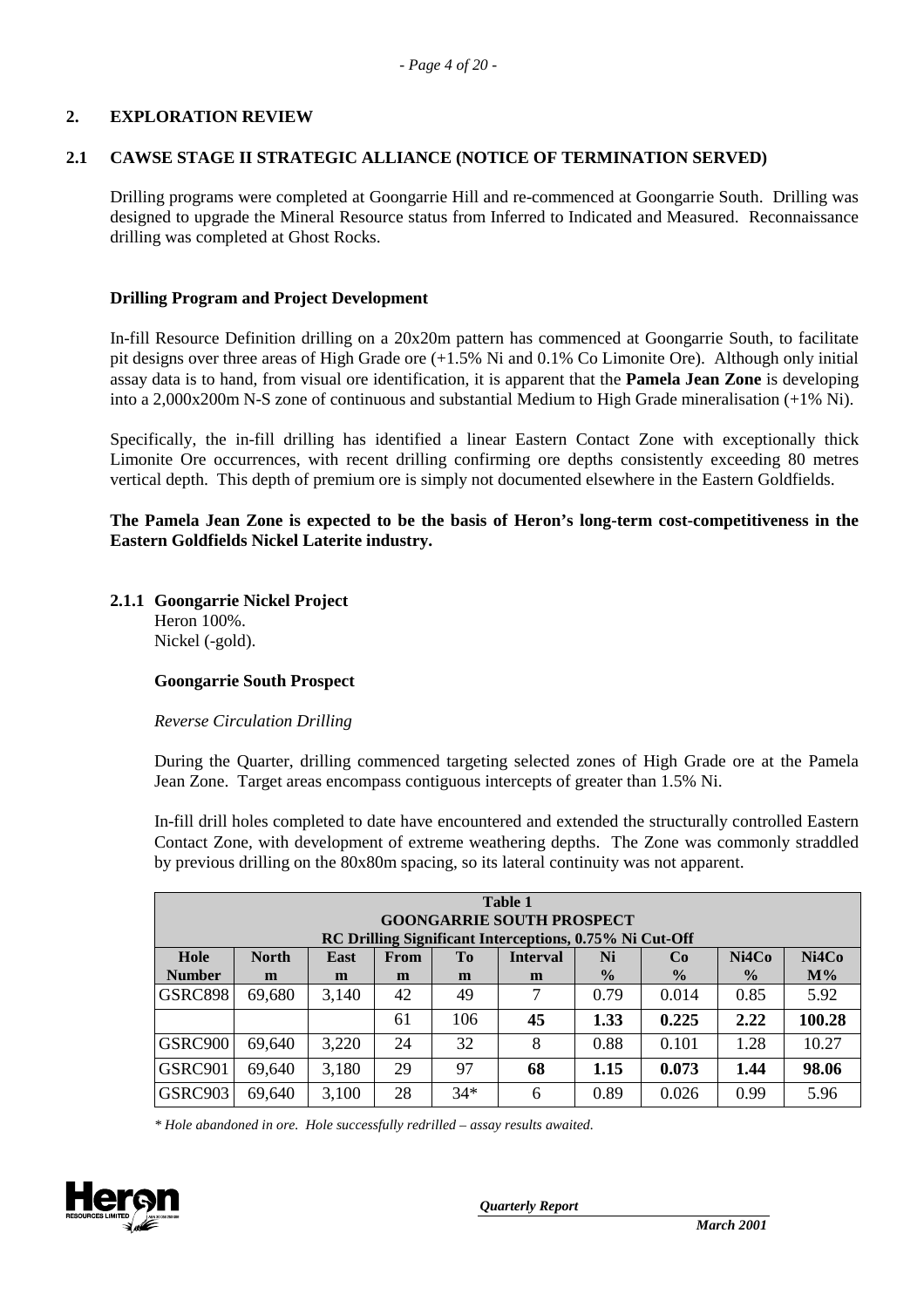### **Goongarrie Hill Prospect**

#### *Reverse Circulation Drilling*

During the Quarter, 26 drill holes (GWRC182 to 207) were completed for a total advance of 993 metres. The drilling closed off low grade ore positions along the ore body western margin.

| Table 2<br><b>GOONGARRIE HILL PROSPECT</b>              |                                                                                      |       |    |    |                |               |               |               |       |
|---------------------------------------------------------|--------------------------------------------------------------------------------------|-------|----|----|----------------|---------------|---------------|---------------|-------|
| RC Drilling Significant Interceptions, 0.75% Ni Cut-Off |                                                                                      |       |    |    |                |               |               |               |       |
| Hole                                                    | Ni4Co<br>Ni4Co<br><b>North</b><br>To<br>Ni<br>East<br><b>Interval</b><br>From<br>Co. |       |    |    |                |               |               |               |       |
| <b>Number</b>                                           | m                                                                                    | m     | m  | m  | m              | $\frac{0}{0}$ | $\frac{0}{0}$ | $\frac{0}{0}$ | $M\%$ |
| GWRC183                                                 | 76,958                                                                               | 1.175 | 14 | 20 | 6              | 0.98          | 0.106         | 1.40          | 8.39  |
| GWRC186                                                 | 77,358                                                                               | 1.175 | 15 | 21 | 6              | 0.89          | 0.175         | 1.59          | 9.52  |
|                                                         |                                                                                      |       | 24 | 31 | 7              | 0.88          | 0.068         | 1.15          | 8.06  |
| GWRC187                                                 | 77,358                                                                               | 1.095 | 11 | 15 | $\overline{4}$ | 0.96          | 0.239         | 1.91          | 7.65  |
| GWRC195                                                 | 78,158                                                                               | 1,015 | 10 | 15 | 5              | 0.96          | 0.045         | 1.14          | 5.72  |
| GWRC199                                                 | 79,358                                                                               | 1,095 | 11 | 16 | 5              | 0.84          | 0.024         | 0.93          | 4.66  |

Drilling confirmed laterally continuous, low strip ratio intercepts of siliceous nickel and cobalt mineralisation similar to the "Run-of-Mine" ore at Cawse Nickel Operations.

### **2.1.2 Ghost Rocks Nickel Project**

Heron 100%. Nickel (-gold).

During the Quarter, 81 drill holes (GRRC093 to 173) were completed for a total advance of 2,299 metres.

Ghost Rocks ore styles are generally siliceous and thus beneficiate when screened. Goongarrie South style Limonite Ore is also recorded.

| Table 3<br><b>GHOST ROCKS PROSPECT</b><br>RC Drilling Significant Interceptions, 0.75% Ni Cut-Off |                                                                                                        |       |                |    |    |               |               |               |       |
|---------------------------------------------------------------------------------------------------|--------------------------------------------------------------------------------------------------------|-------|----------------|----|----|---------------|---------------|---------------|-------|
| Hole                                                                                              | Ni4Co<br>Ni4Co<br><b>North</b><br>T <sub>0</sub><br>Ni<br>East<br>From<br><b>Interval</b><br><b>Co</b> |       |                |    |    |               |               |               |       |
| <b>Number</b>                                                                                     | m                                                                                                      | m     | m              | m  | m  | $\frac{0}{0}$ | $\frac{0}{0}$ | $\frac{0}{0}$ | $M\%$ |
| GRRC145                                                                                           | 31,758                                                                                                 | 3.095 | 2              | 14 | 12 | 1.01          | 0.071         | 1.30          | 15.57 |
| GRRC158                                                                                           | 30.958                                                                                                 | 3.495 | 16             | 20 | 4  | 1.33          | 0.083         | 1.66          | 6.63  |
| GRRC166                                                                                           | 30,158                                                                                                 | 4.375 | $\overline{4}$ | 12 | 8  | 1.30          | 0.089         | 1.65          | 13.22 |
| GRRC168                                                                                           | 30,158                                                                                                 | 4.215 | 8              | 16 | 8  | 1.12          | 0.127         | 1.63          | 13.02 |
|                                                                                                   |                                                                                                        |       | 22             | 28 | 6  | 1.00          | 0.048         | 1.19          | 7.13  |

# **2.1.3 Kalpini Nickel Project**

Heron 100%. Nickel (-gold).

Metallurgical evaluation of Saprolite Ore was commenced. Discussions continue with parties interested in the Nickel Sulphide and gold potential of the Kalpini tenement package.

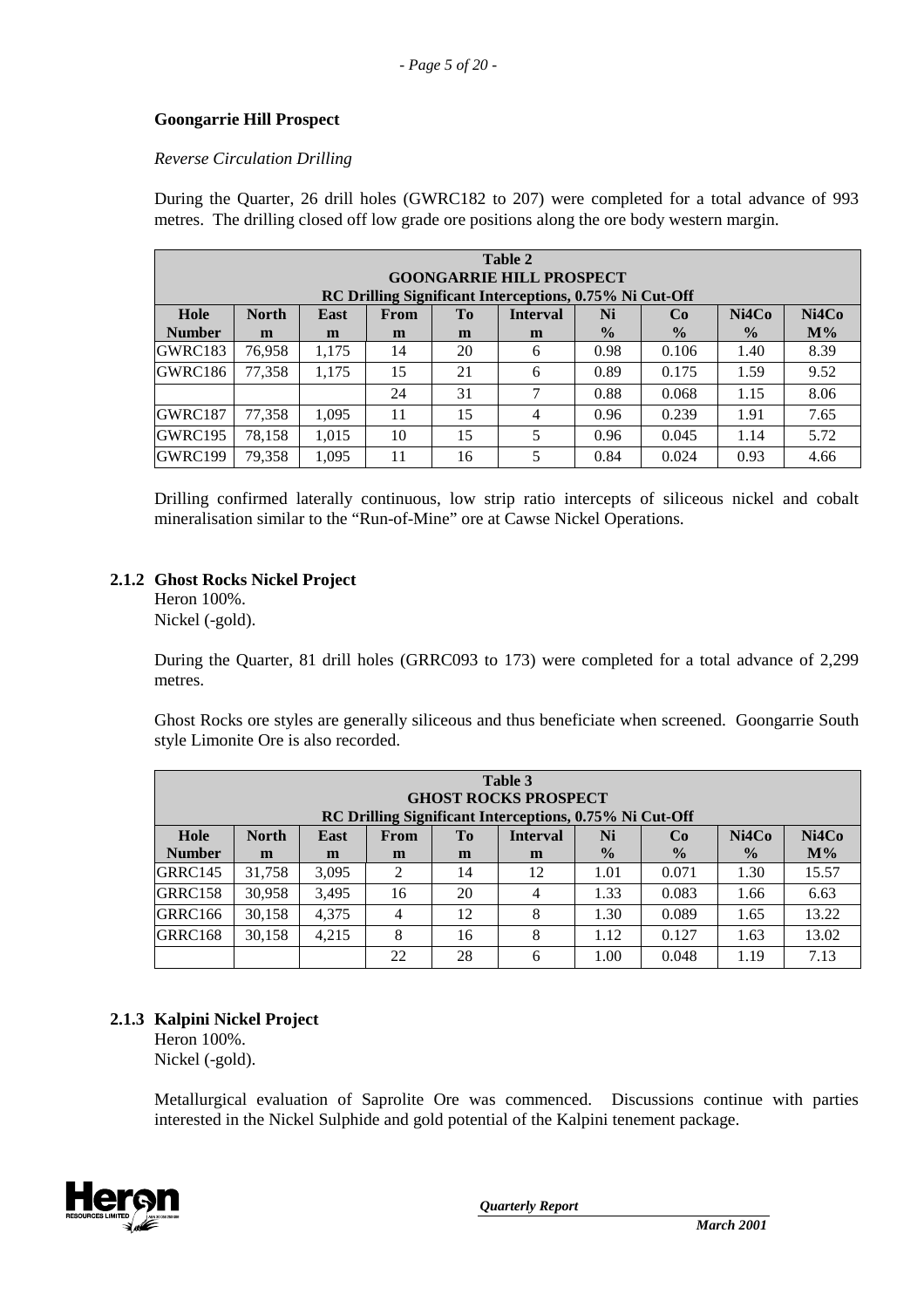# **2.2 SCOTIA KANOWNA PROVINCE**

### **2.2.1 Scotia Kanowna Project**

Heron 100%. Nickel (- gold).

### **Goongarrie South and Goongarrie West Gold Prospects**

The Goongarrie South gold zone is  $2.500x160m$  at a  $0.1g/t$  cut-off. Farm-out discussions are current, to follow up the saprolite gold targets generated in Heron's drilling. The granite mineralised setting is entirely comparable to the Tarmoola gold mine north of Leonora.

Additional ground has been pegged to the immediate west at the Goongarrie West Prospect. As well as being prospective for granitoid-hosted gold, the area is a strategic future infrastructure site. Heron now has contiguous tenement coverage from Goongarrie to Cawse to Siberia.

### **2.2.2 Kurnalpi Nickel Project**

Heron 100%. Nickel (- gold).

#### **Acra Prospect**

The Acra Prospect adjoins the southern extremity of the Kalpini Nickel Project. Previous drilling has confirmed komatiite units are prospective for Nickel Sulphide mineralisation, with recorded sulphide occurrences at Acra and at Binti Binti.

Heron is continuing to negotiate the farm out of Acra and surrounding tenements to explore for Nickel Sulphide and gold. A review of existing ground EM survey data has shown that, while high quality, areas of the prospective basal contact were not covered and an infill survey has been designed.

In addition, high grade supergene gold targets have been identified by Heron through review of previous exploration data. The previous drill intercepts include single metres at 43-85g/t Au.

# **2.2.3 Menzies East Project**

Heron 100%. Gold (-nickel).

Golden State has withdrawn from the joint venture. Heron is assessing future exploration priorities.

# **2.2.4 Gindalbie Terrain Joint Venture Project**

Heron 100%, Delta Gold Limited right to earn 70% in gold. Heron retains 100% of all nickel rights.

Delta has elected to exercise its farm-in option, and has completed a 375 sample Vacuum soil program on an 800x100m pattern, to target the northern extension of Mulgarrie East gold mine structure.

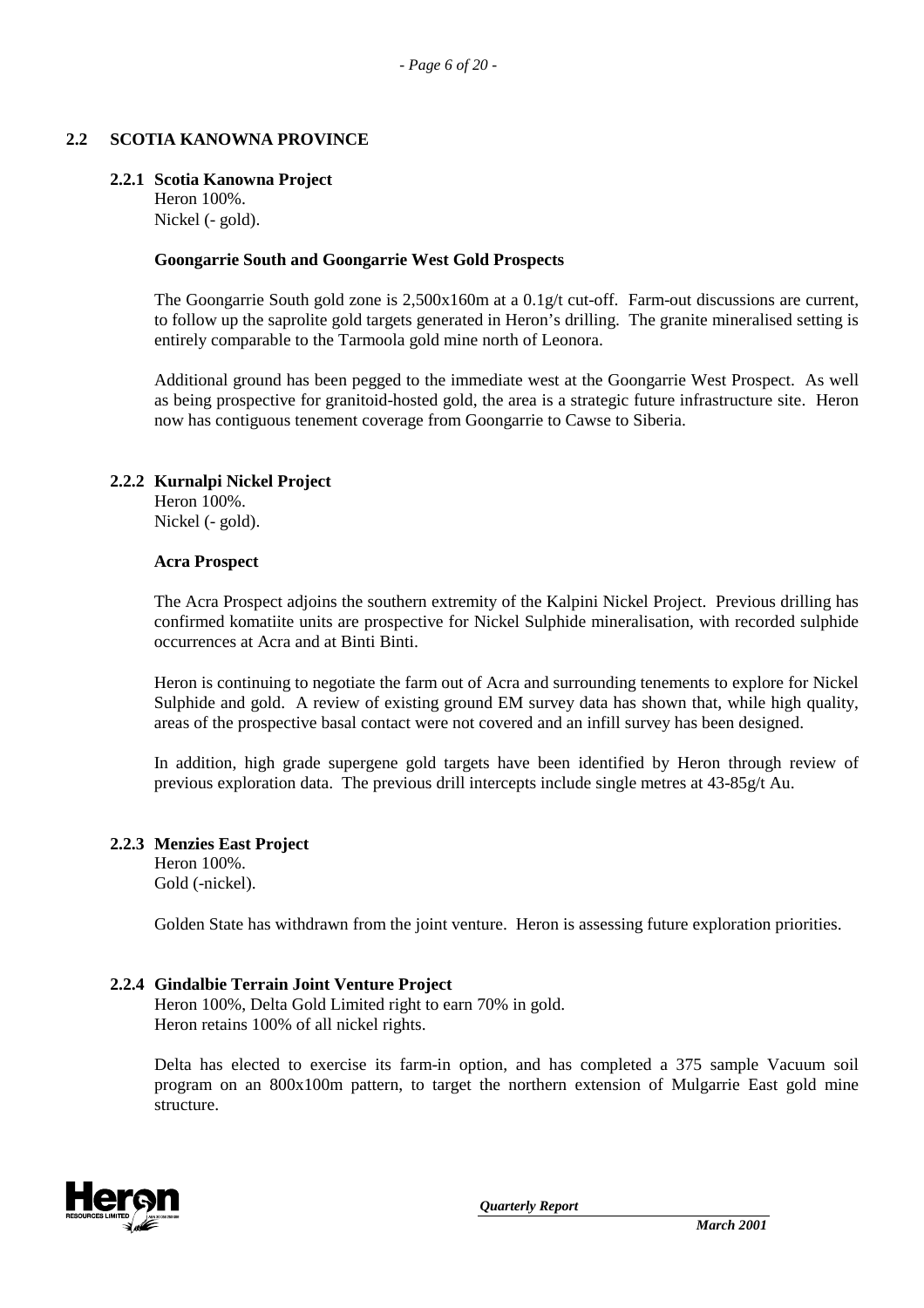A 40ppb gold anomaly was identified. Heron also assayed samples for base metals. Ultramafic rocks are clearly identified by elevated nickel-chrome-copper values. Further auger soil sampling is planned for the June 2001 Quarter.

Previous Heron Aircore holes were re-sampled for gold, with results awaited.

# **2.3 EMU FAULT PROJECT**

#### **2.3.1 Kurnalpi Gold and Nickel Sulphide Joint Venture Project**

Heron 100%. WMC right to earn 80% in Gold and Nickel Sulphide. Heron retains all Nickel Laterite rights.

Heron and WMC have executed a Heads of Agreement to explore for Nickel Sulphide and gold as part of an Eastern Goldfields drive by WMC to generate new large projects. The project area covers 260km<sup>2</sup> with an excellent Emu-Avoca Fault structural association and areas of historical gold mining activity.

### **2.3.2 Transline Joint Venture Project**

Heron 100%. New Hampton Goldfields Limited (taken over by Harmony Gold) right to earn 80%. Gold (-nickel).

The Transline project covers highly anomalous +50ppb gold in soil targets associated with the gold mine-hosting GMQ Shear Zone. New Hampton operates a CIP plant at Jubilee, located 50km WSW of Transline, so potential exists for an expeditious cash flow from any gold discovery.

# **2.4 KEITH KILKENNY PROVINCE**

#### **2.4.1 Kookynie Project**

Heron 100%. Nickel (-gold).

The project area is on the western margin of the Keith Kilkenny Tectonic Zone, adjoining the Apollo Hill gold mining centre. The Carasue gold mining centre occurs some 100km south within a comparable structural setting of the rift margin.

A gold joint venture proposal is being assessed, as part of a major Keith Kilkenny gold project targeting Carasue-style structural settings.

# **2.4.2 Edjudina Nickel Project**

Heron 100%. Nickel (-gold).

The Edjudina Nickel Laterite targets contribute to the resource inventory of a Keith Kilkenny Nickel Laterite Project. Resources include Heron's Lake Rebecca, Aubils and Monk Well Prospects.

Field mapping was done at the **Friday Well** and **Monks Well Prospects** following interpretation of aeromagnetic data. Ultramafic lithologies containing Nickel Laterite targets were confirmed and drill sites selected. In addition, promising Nickel Sulphide geological settings were identified.

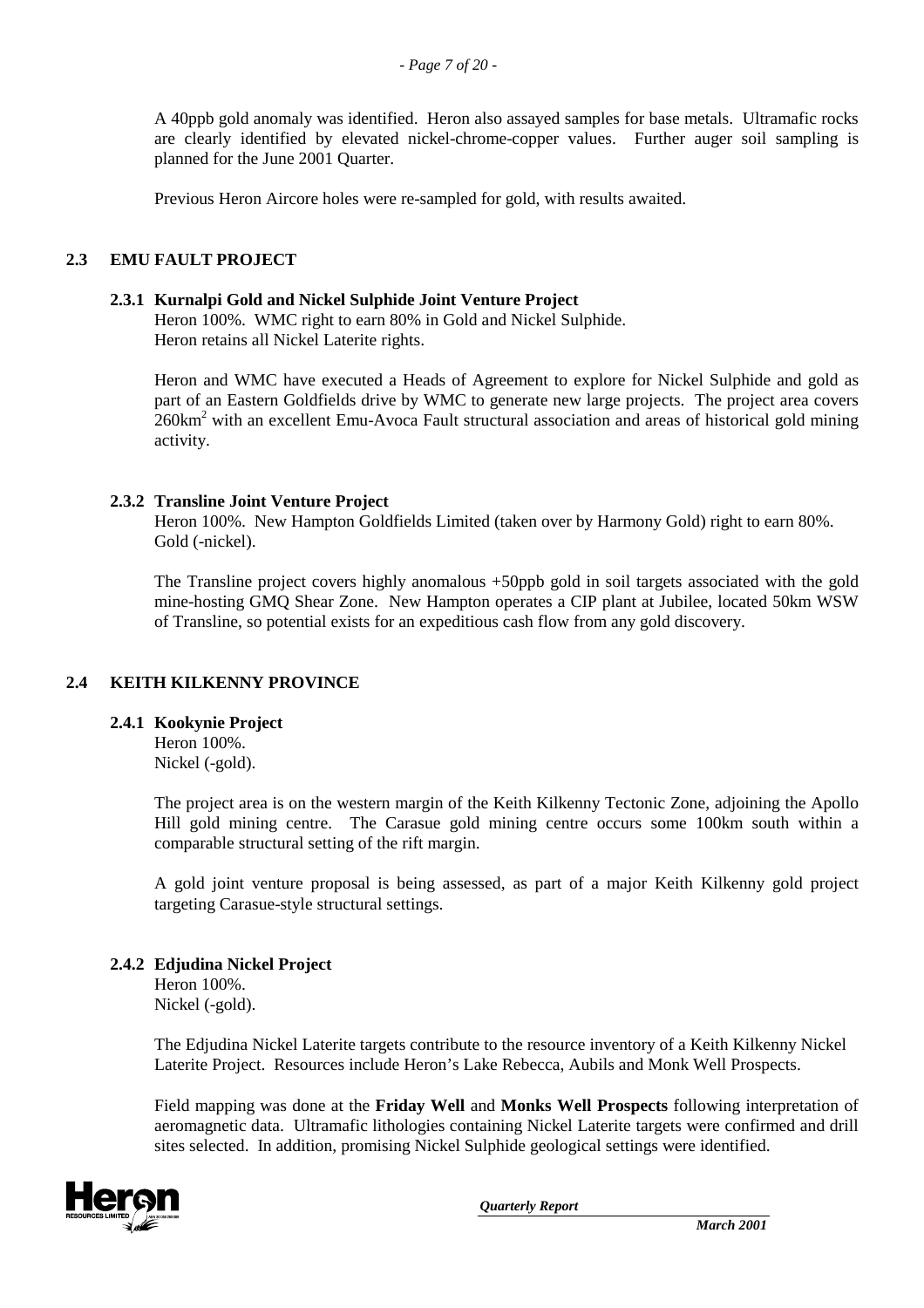# **2.4.3 Edjudina-Laverton Joint Venture Project**

Heron 100%. Croesus Mining NL right to earn 80% in gold projects only. Heron retains 100% of all nickel rights. Gold.

RAB and Aircore drilling for the Quarter totaled 70 holes for 3,659 metres at Mount Boyce North and Outcamp Bore.

Drilling at **Mount Boyce North Prospect** encountered ultramafic and mafic volcanics and intrusives at the northern margin of the Menangina Batholith. The easterly succession includes sediments and volcaniclastic rocks. Brittle and ductile textures were recognised with moderate sericite-chloritesilica-carbonate alteration. Subtle haematite staining, particularly in the gabbroic rocks, was also recognised.

The **Outcamp Bore Prospect** drilling targeted the eastern contact of the Yarri Monzogranite and mafic volcanics. Drilling encountered 20-80m of transported cover, although only one hole did not successfully reach bedrock. A shear zone setting characterised by quartz veining in felsic volcanics was recorded. No significant gold results were returned. A favourable VMS geological setting was recognised.

# **2.4.4 Southern Laverton Tectonic Zone Joint Venture Project**

Heron 100%. Gutnick Resources NL right to earn 80%. Heron retains 100% of all nickel rights. Gold.

The Southern Laverton Tectonic Zone Project is located approximately 150km NE of Kalgoorlie, extending from the Anglo-Saxon gold mines (170,000oz) to Red October (340,000oz). The Laverton Tectonic Zone Gold Province, which also hosts the Granny Smith, Sunrise and Wallaby mines, has a total published resource base that exceeds 22 million ounces of gold.

A drill program has been designed to test the **Yundamindera Flash** anomaly, generated by the recent auger and surface soil sampling programs. This target is defined by a threshold value of 15ppb Au against a background of <4ppb. Significant soil spikes consistent with near surface gold development are present, with **peak values to 290,000ppb (290g/t) and 3,970ppb (3.97g/t)**.

Heron has agreed with Gutnick Resources to the potential assignment of the Joint Venture.

# **2.4.5 Mulgabbie Nickel Project**

Heron 100%. Nickel (-gold).

Drill hole collars have been surveyed ahead of drilling at the Lake Rebecca Nickel Laterite deposit. The drilling has been postponed due to ongoing wet ground conditions marginal to Lake Rebecca.

Advanced discussions are current and previous metallurgical work has been assessed indicating Saprolite Ore at Lake Rebecca may be suited to smelter ferro-nickel production. The ore chemistry is comparable to Nickel Saprolite Ores being smelted in the Pacific Rim region.

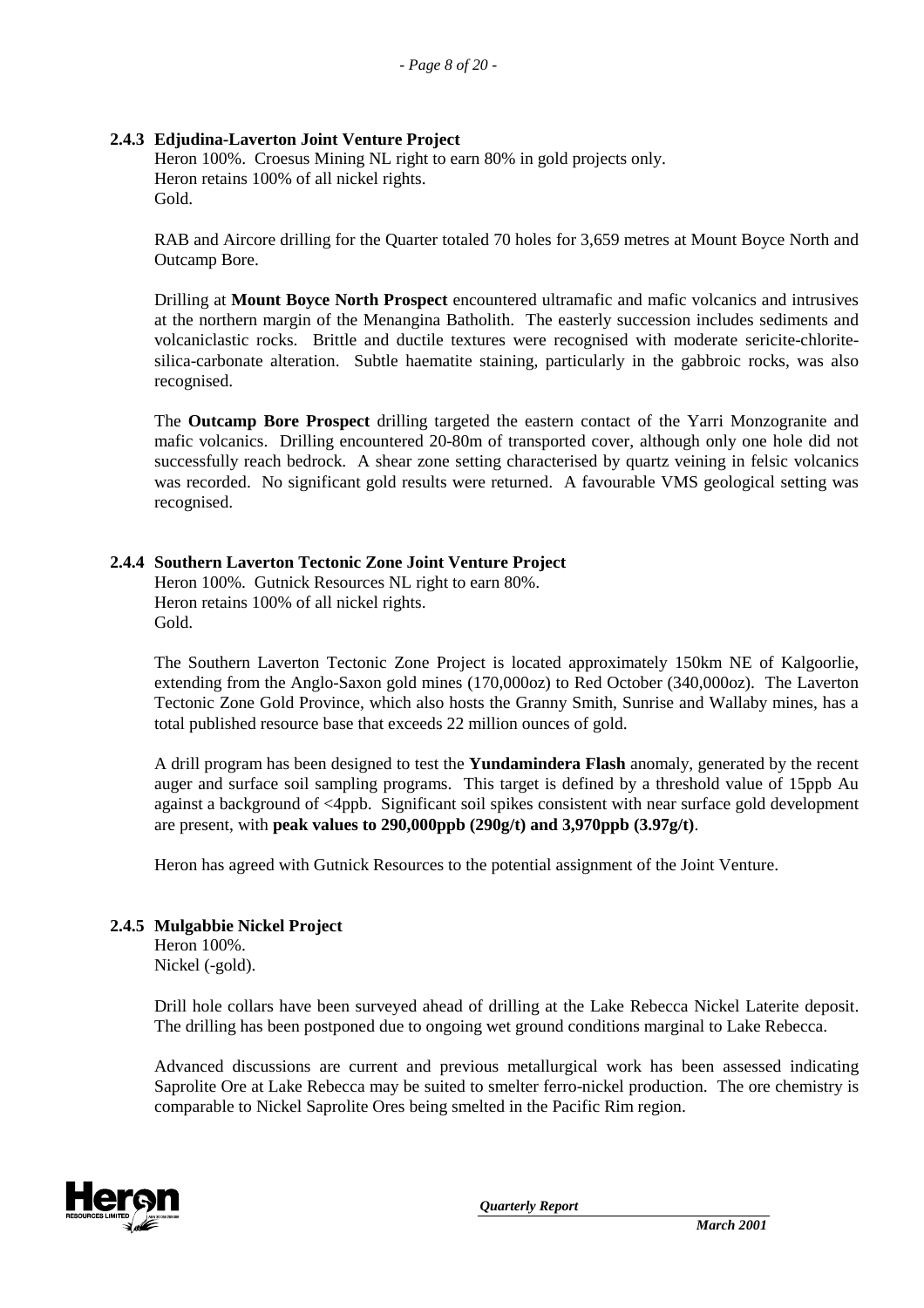### **2.4.6 Karonie South Joint Venture Project**

Heron 100%. WMC right to earn 80%. Gold (- nickel - base metals).

Additional tenements have been offered to WMC for inclusion in the Joint Venture. WMC is continuing to compile a comprehensive data-set to permit targeting for gold and base metals. Data collected includes detailed aeromagnetic and gravity survey interpretations, and soil geochemistry. Base data collection is now complete and results are being compiled and drill targets generated.

During the Quarter a further 3,200 soil samples were taken in areas of skeletal soils and colluvium to infill and expand on earlier soil geochemistry. The entire project now has broad spaced soil geochemistry coverage. A detailed aeromagnetic survey was also flown covering the entire project.

One standout anomaly has been indicated where a wide spaced soil geochemical anomaly is coincident with a magnetic dolerite unit.

### **2.5 MUNGARI PROVINCE**

### **2.5.1 Mungari Northwest Platinum Project**

Heron 100%. Platinum (- gold).

Kundana Gold has withdrawn from the Mungari joint venture.

Open file literature reviews and regional studies by Heron have generated a Platinum Group Metal ("PGM") target associated with fractionated basal layers of the Powder Sill gabbro. Platinum in soils has a well defined anomaly, peaking at 41ppb Pt with coincident 16ppb Pd.

#### **2.6 LEONORA LAVERTON PROVINCE**

#### **2.6.1 Laverton Nickel Project**

Heron 100%. Another entity has rights to gold. Nickel.

#### **Merolia and Mineral Patch Hill Prospects**

Heron commenced a stratigraphic RC drilling program at Merolia and Mineral Patch Hill.

During the Quarter, 8 stratigraphic drill holes were completed on a 1280x320m pattern for a total advance of 533 metres (MPRC001 to 008). Holes were designed to quantify the ultramafic bedrock lithology. Nickel Laterite was intersected, grading up to 1.13% Ni and 0.08% Co in Limonite Ore intervals, boding well for future resource potential. The dominant ore style is Siliceous Upgrade.

Mineral Patch Hill is immediately northwest along strike of the Coglia Well Nickel Laterite deposit, with Merolia sinistrally displaced further northwest some 40km. Detailed aeromagnetic interpretations indicated olivine adcumulate ultramafic targets, which has now been confirmed in Heron's reconnaissance drilling. Resource potential inferred from this recent drilling is some 10 million tonne exceeding 0.75% Ni. A substantial resource target is indicated, which will require systematic drill follow up.

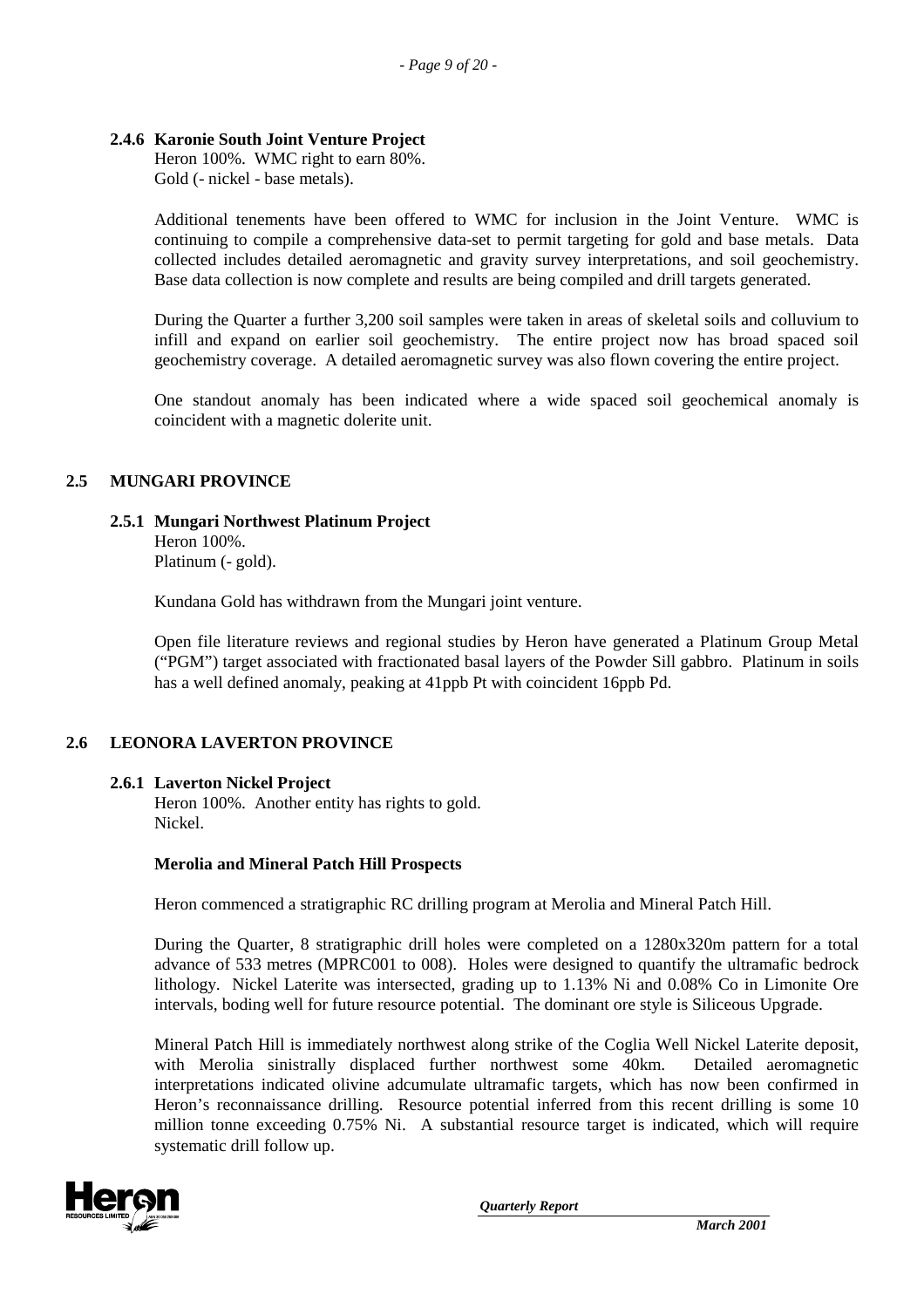Results to date include:

| Table 4                                                 |              |       |      |                |                 |               |               |               |       |
|---------------------------------------------------------|--------------|-------|------|----------------|-----------------|---------------|---------------|---------------|-------|
| <b>MEROLIA-MINERAL PATCH HILL PROSPECTS</b>             |              |       |      |                |                 |               |               |               |       |
| RC Drilling Significant Interceptions, 0.75% Ni Cut-Off |              |       |      |                |                 |               |               |               |       |
| Hole                                                    | <b>North</b> | East  | From | T <sub>0</sub> | <b>Interval</b> | Ni            | Co            | Ni4Co         | Ni4Co |
| <b>Number</b>                                           | m            | m     | m    | m              | m               | $\frac{0}{0}$ | $\frac{0}{0}$ | $\frac{6}{9}$ | $M\%$ |
| MPRC003                                                 | 90,800       | 8.940 | 63   | 70             |                 | 0.82          | 0.028         | 0.93          | 6.54  |
| MPRC007                                                 | 89.520       | 8.140 | 66   | 72             | 6               | 0.89          | 0.078         | 1.20          | 7.20  |

### **Mount Perseverance Prospect**

An aeromagnetic target is located at the southern project boundary overlain by alluvial sheetwash. Sparse subcrop includes komatiite with silica cap. Reconnaissance MMI soil sampling was attempted unsuccessfully, due to wet ground conditions precluding sample collection.

Data compilation has identified a Nickel Laterite profile, with RAB intercepts in previous drilling up to 8m at 1.2% Ni. Gold targets are also present, although thick alluvial cover can be expected.

# **2.6.2 Laverton Joint Venture Project**

Heron 100%. Metex Resources NL right to earn 70%. Gold (-nickel).

Metex intends assigning these tenements to another joint venture mining entity within the district. Heron has also considered the exchange of this predominantly gold project for nickel targets in the Keith Kilkenny region.

# **2.6.3 Mount Morgans Joint Venture Project**

Heron 30%. Metex Resources NL has earned 70%. Gold (-nickel).

Metex has earned a 70% interest through expenditure. Heron has elected to be free carried at 20%.

# **2.6.4 Victory Joint Venture Project**

Heron 100%. WMC right to earn 80%. Gold (-nickel).

A farm-in Heads of Agreement has been concluded on this project with WMC Exploration Limited. The exploration target is Nickel Sulphide, and gold along strike from the developing Thunderbox gold discovery.

Detailed data compilation has commenced, with field checking to validate target styles.

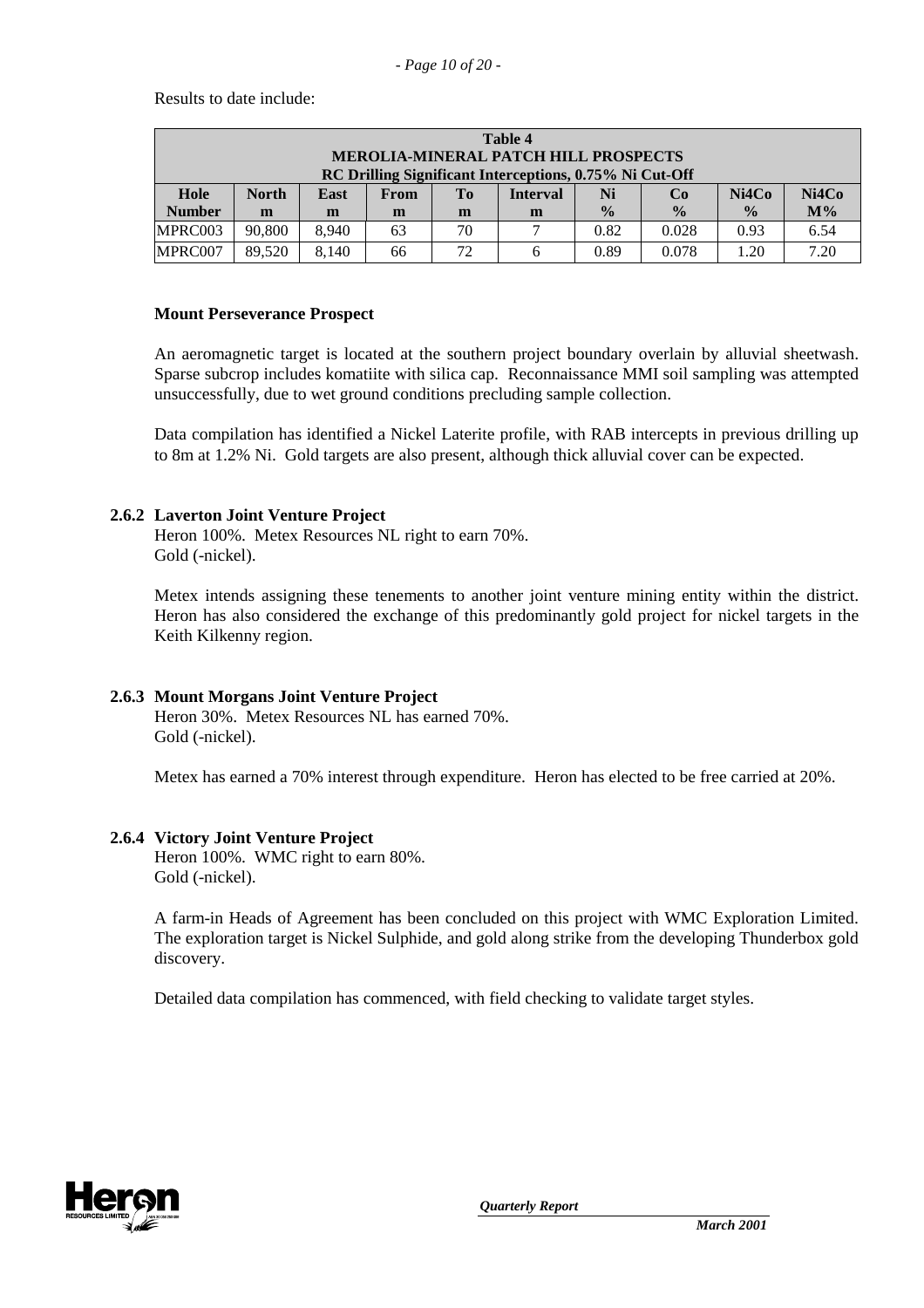# **2.7 ILLAARA PROVINCE**

### **2.7.1 Lawrence Find Joint Venture Project**

Heron 100%. Mount Burgess Mining NL right to earn 70%. Gold (-copper - zinc - nickel - sulphur - platinum). Heron retains Nickel Laterite rights

The Ilaara Greenstone Belt comprises a sequence of tholeiitic basalts separated by a central corridor of felsic to intermediate volcanics and is considered prospective for the discovery of volcanogenic massive sulphide ("VMS") base metal deposits and structurally controlled gold deposits.

Exploration by previous explorers on the joint venture tenements has largely focused on the central acid volcanic portion of the project area. Several soil gold anomalies have been outlined which require further investigation. An outcropping gossan with elevated base metal values has been mapped over a strike length of 1km with only limited drill testing.

Since the establishment of the joint venture, work completed includes a review of previous exploration, the acquisition of aeromagnetic and Landsat 7 data, field reconnaissance, rock chip sampling and re-sampling of holes drilled by previous explorers. Significant sample results are listed in the accompanying table.

| Table 5<br><b>ILAARA JOINT VENTURE</b><br><b>Reconnaissance Sampling: Anomalous Results</b> |              |       |                       |      |      |          |     |  |
|---------------------------------------------------------------------------------------------|--------------|-------|-----------------------|------|------|----------|-----|--|
| Hole                                                                                        | <b>North</b> | East  |                       | Au   | Cu   | Ph       | Zn  |  |
| <b>Number</b>                                                                               | m            | m     | <b>Sample Type</b>    | ppb  | ppm  | ppm      | ppm |  |
| <b>PX04</b>                                                                                 | 42.994       | 8,913 | gossanous quartz vein | <1   | 1120 | $\leq$ 1 | 15  |  |
| <b>PX05</b>                                                                                 | 43,000       | 8,806 | massive gossan        | 11.5 | 220  | 11       | 33  |  |
| <b>PX17</b>                                                                                 | 28,758       | 4,000 | gossanous quartz blow | 7.5  | 869  | 154      | 475 |  |
| <b>PX21</b>                                                                                 | 28,778       | 3,837 | vein quartz           | 4.5  | 17   |          | 10  |  |
| <b>PX22</b>                                                                                 | 28.796       | 3,831 | gossanous quartz      | 92   | 149  | 383      | 169 |  |

A soil sampling program is current, and aeromagnetic and Landsat data is being interpreted to generate further targets which will be tested with soil geochemistry and RAB drilling.

# **2.8 IDA FAULT PROVINCE**

#### **2.8.1 Snake Hill Joint Venture Project**

Heron 100%. Barra Resources Limited right to earn 70%. Gold (-nickel).

Barra Resources Limited has taken over management of this project. Mining Lease conversion has been completed.

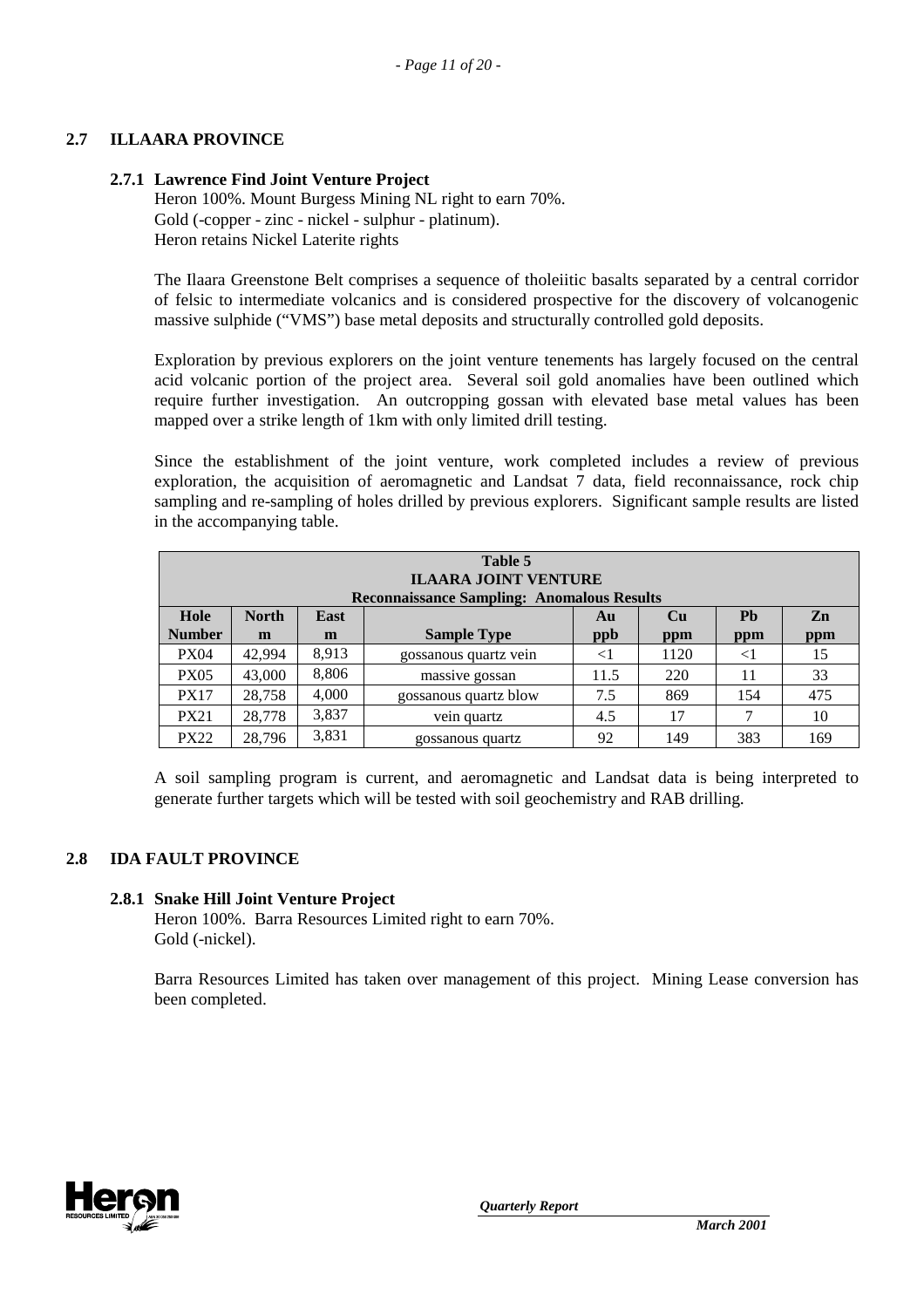### **2.8.2 Frances Lesley Project**

Heron 100%. Another entity has rights to gold. Nickel.

The Frances Lesley project area covers komatiites that occur within the Coolgardie Domain, a graben bounded by the Ida Fault and Kunanalling Shear Zone to the west and the Zuleika Shear Zone to the east. Prospective pyritic black shales are associated with the komatiite horizons.

Heron is negotiating with a Nickel Sulphide producer to form a joint venture to explore for Nickel Sulphide at Frances Lesley and at other Ida Fault Province tenements.

Additional tenements covering favourable Nickel Laterite and sulphide targets were pegged during the Quarter.

# **2.8.3 Blister Dam Project**

Heron 100%. Gold (-nickel).

Heron is finalising terms with a potential Joint Venture partner to farm into the Blister Dam Project, which provides access to the Zuleika Shear gold province. The Zuleika Shear hosts mineralisation to the south at Kundana, including the recently discovered Raleigh deposit.

Heron will retain nickel rights. Historical drill intercepts include 5m at 0.92% Ni.

### **2.8.4 Widgiemooltha Project**

Heron 100%. Nickel (-gold).

An advanced stage Nickel Sulphide target has been generated at the **Pioneer Propect**. Field checking has been carried out and a ground EM survey designed for drill targeting.

Detailed regional aeromagnetic coverage has been acquired, to identify the probable southern strike continuation of the Mariners Nickel Mine ore-hosting komatiite sequence.

# **2.9 KAMBALDA DOMAIN PROVINCE**

#### **2.9.1 Binduli East Joint Venture Project**

Heron 100%. AngloGold Australasia Limited has the right to earn 75%. Gold (-nickel).

Infill auger soil sampling has been taken to better define geochemical anomalies, with a further 861 samples taken on a 200x50m grid. Results have substantiated five broad anomalous zones with values above 50ppb Au.

Mining Lease conversions have been completed.

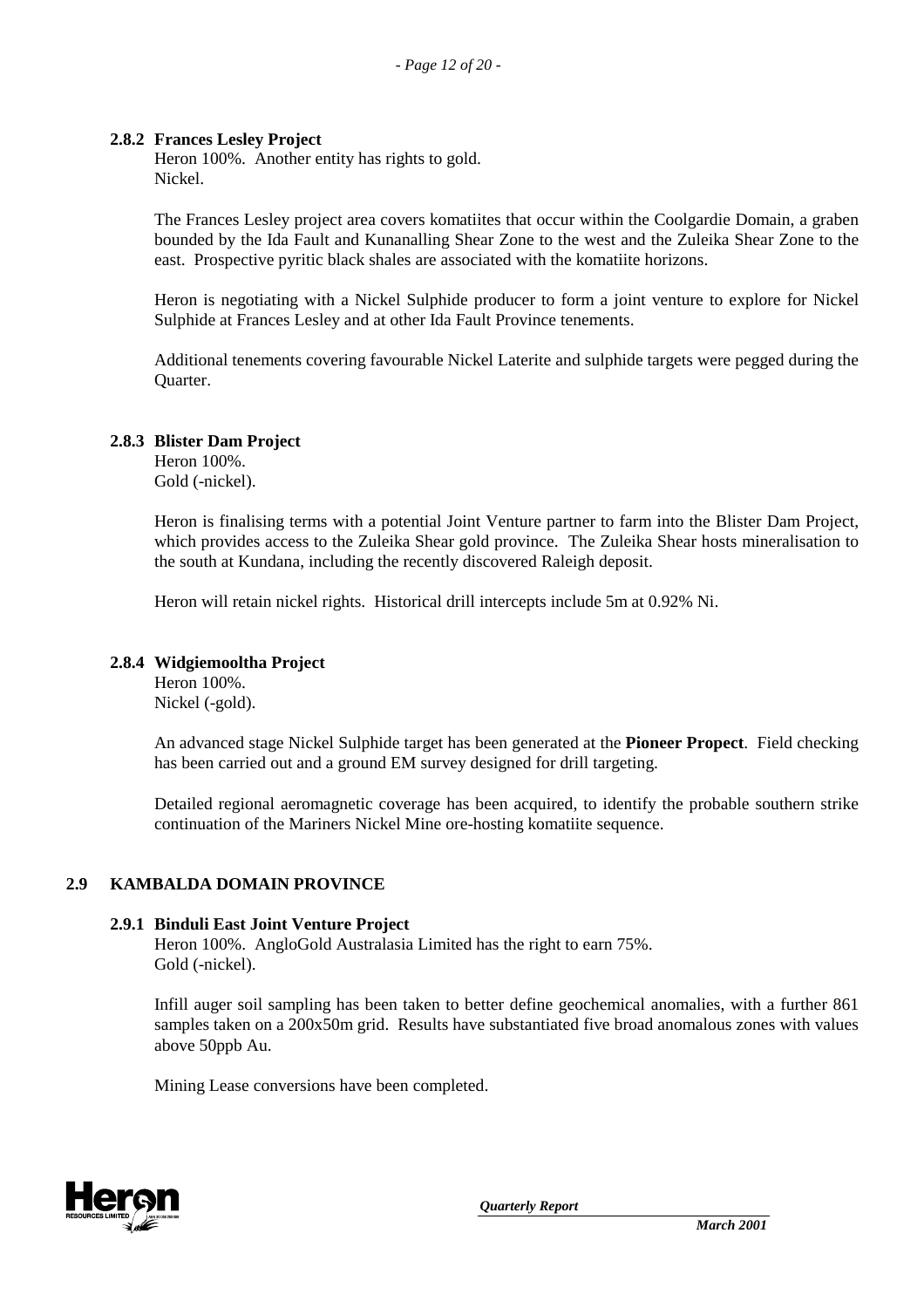### **2.10 SOUTHERN CROSS PROVINCE**

### **2.10.1Bungalbin Iron Ore Royalty Project**

Heron 100%. Portman Limited right to acquire Iron Ore rights through providing Heron an Iron Ore Production Royalty.

Heron retains all other mineral rights, notably gold-nickel.

The target ore type at Bungalbin is low-phosphorous Iron Ore. Following geological reinterpretation, there is scope to greatly increase the Iron Ore resources. Portman has approached Heron to have further Iron Ore tenements within the Bungalbin area included in the Royalty Project.

At the **Mt Jackson J4 deposit**, 12 wide spaced drill holes were completed for 1,400 metres to evaluate the extent and quality of this deposit. Mineralisation intersected was predominantly limonite-goethite yielding a grade of 57.2% Fe using a 55% lower cutoff. A resource model is currently being prepared.

Potential detrital iron ore deposits on the east flank of the Eastern Deposit at **Bungalbin** were geologically mapped to allow final planning of the location of costeans.

# **2.11 BREMER-EUCLA PALAEO-DRAINAGE PROVINCE**

### **2.11.1Balladonia and Ravensthorpe-Norsemen Oil Shale Projects**

Heron 100%.

Oil shale-sulphur-limestone.

The  $5,505 \text{km}^2$  Balladonia and Ravensthorpe-Norseman project areas are located 200km S of Kalgoorlie. There are indications of substantial oil shale and lignite resources, exceeding 1.5 billion tonne at an indicative oil yield of 95 l/t. Heron is considering a draft Memorandum of Understanding that proposes a range of development options, involving the joint production of syncrudes, electricity, sulphuric acid, and provides consideration for nickel off-take and stainless and tool steel production.

# **2.12 FRASER RANGE PROVINCE**

**2.12.1Fraser Range Project**

Heron 100% Nickel-copper-PGM-gold.

A research project was completed by Heron for the Albany-Fraser Province which aimed to identify Voisey's Bay style nickel-copper sulphide targets (comparable to the WMC West Musgrave discovery). Elevated Cu, Ni, Co, Cr, Au and Pd soil geochemical targets have been identified in association with interpreted anorthosite and troctolite layered complexes.

 $4 - Rl$ 

Ian Buchhorn MANAGING DIRECTOR

The information is based on, and accurately reflects, information compiled by Ian James Buchhorn, who is a Member of the Australasian Institute of Mining and Metallurgy.

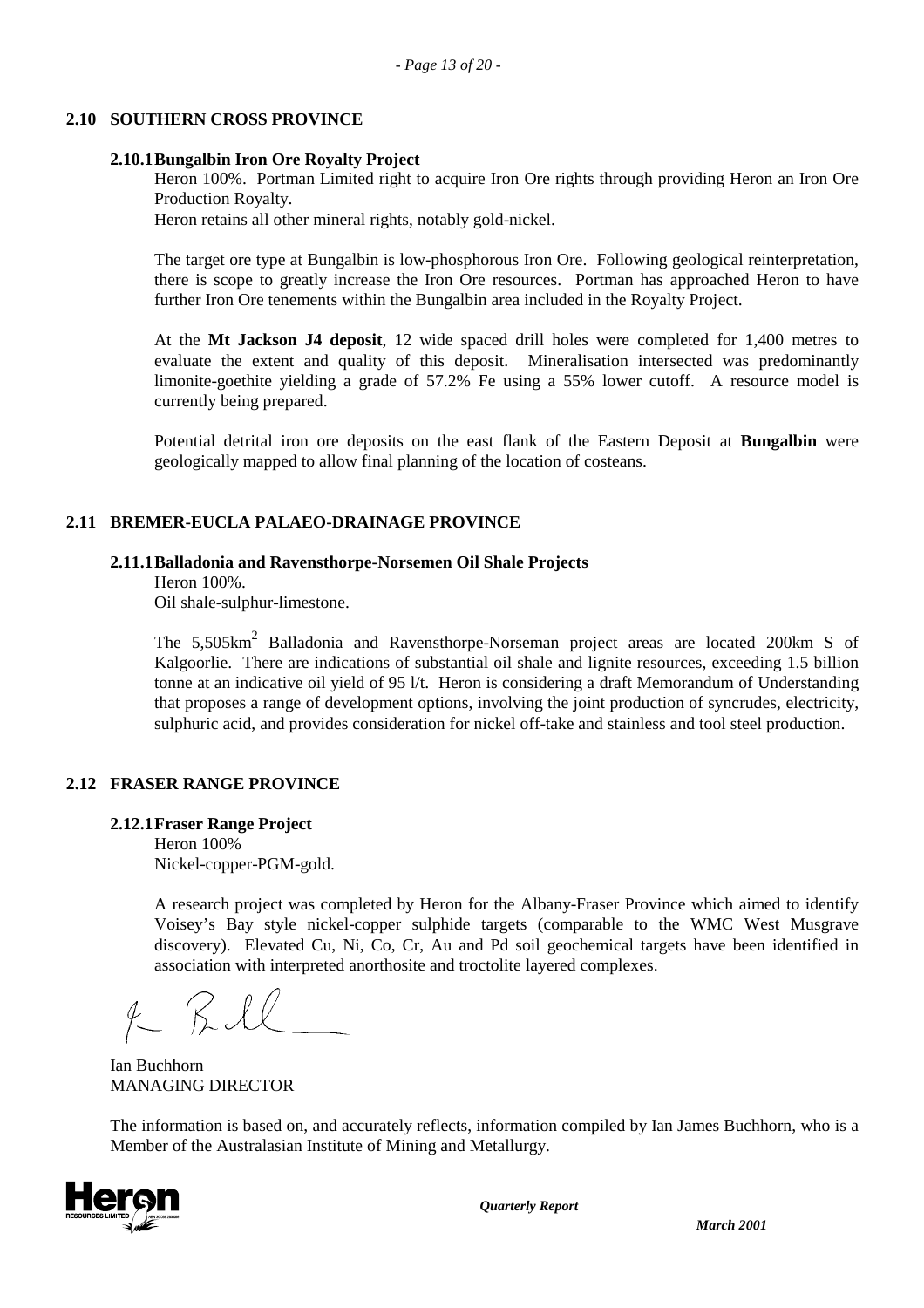# *- Page 14 of 20 -*

# **Appendix 5B**

| MINING EXPLORATION ENTITY QUARTERLY REPORT<br>Name of entity                                                                                                                              |                                   |                                         |
|-------------------------------------------------------------------------------------------------------------------------------------------------------------------------------------------|-----------------------------------|-----------------------------------------|
| <b>HERON RESOURCES LIMITED</b>                                                                                                                                                            |                                   |                                         |
| <b>ACN or ARBN</b>                                                                                                                                                                        | Quarter ended ("current quarter") |                                         |
| 068 263 098                                                                                                                                                                               | 31 March 2001                     |                                         |
| <b>CONSOLIDATED STATEMENT OF CASH FLOWS</b>                                                                                                                                               |                                   |                                         |
| Cash flows related to operating activities                                                                                                                                                | <b>Current Qtr</b><br>\$A'000     | Year to Date<br>$(9$ months)<br>\$A'000 |
| Receipts from product sales and related debtors<br>1.1<br>exploration and evaluation<br>1.2<br>Payments for: (a)<br>development<br>(b)                                                    | (667)                             | (2,005)                                 |
| production<br>(c)<br>administration<br>(d)<br>Dividends received<br>1.3                                                                                                                   | (113)                             | (380)                                   |
| Interest and other items of a similar nature received<br>1.4<br>Interest and other costs of finance paid<br>1.5<br>Income taxes paid<br>1.6<br>Other (provide details if material)<br>1.7 | 31<br>12                          | 117<br>(70)                             |
| <b>Net Operating Cash Flows</b>                                                                                                                                                           | (737)                             | (2,338)                                 |
| Cash flows related to investing activities                                                                                                                                                |                                   |                                         |
| Payment for purchases of: (a)<br>1.8<br>prospects<br>equity investments<br>(b)                                                                                                            |                                   | (71)                                    |
| other fixed assets<br>(c)<br>1.9 Proceeds from sale of:<br>(a)<br>prospects<br>equity investments<br>(b)<br>other fixed assets<br>(c)                                                     | (16)                              | (30)                                    |
| 1.10 Loans to other entities<br>1.11 Loans repaid by other entities<br>1.12 Other (provide details if material)                                                                           |                                   |                                         |
| <b>Net Investing Cash Flows</b>                                                                                                                                                           | (16)                              | (101)                                   |
| 1.13 Total operating and investing cash flows<br>(carried forward)                                                                                                                        | (753)                             | (2,439)                                 |

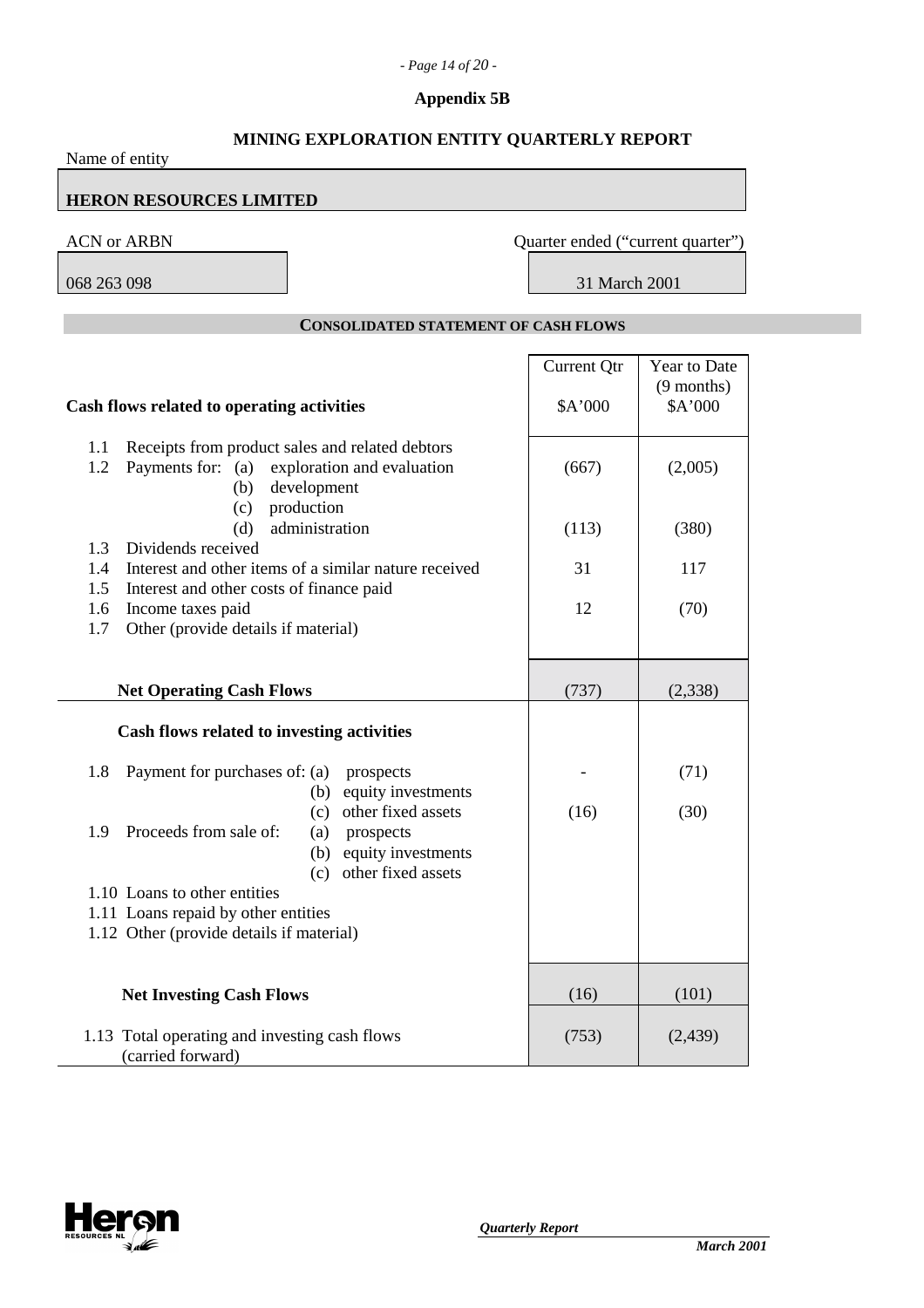| 1.13 Total operating and investing cash flows                                                                                                                                                                                                |       |          |
|----------------------------------------------------------------------------------------------------------------------------------------------------------------------------------------------------------------------------------------------|-------|----------|
| (brought forward)                                                                                                                                                                                                                            | (753) | (2, 439) |
| Cash flows related to financing activities                                                                                                                                                                                                   |       |          |
| 1.14 Proceeds from the issue of shares, options, etc.<br>1.15 Proceeds from the sale of forfeited shares<br>1.16 Proceeds from borrowings<br>1.17 Repayment of borrowings<br>1.18 Dividends paid<br>1.19 Other (provide details if material) | 2,800 | 2,800    |
| - Share Issue Expenses                                                                                                                                                                                                                       | 151   | 151      |
| Net financing cash flows                                                                                                                                                                                                                     | 2,649 | 2,649    |
| Net increase (decrease) in cash held                                                                                                                                                                                                         | 1,896 | 210      |
| 1.20 Cash at beginning of quarter/year to date<br>1.21 Exchange rate adjustments                                                                                                                                                             | 2,239 | 3,925    |
| 1.22 Cash at end of quarter                                                                                                                                                                                                                  | 4,135 | 4,135    |

### **Payments to directors of the entity and associates of the directors Payments to related entities of the entity and associates of the related entities**

|                                                                       | Current Qtr<br>\$A'000 |
|-----------------------------------------------------------------------|------------------------|
| 1.23 Aggregate amount of payments to the parties included in item 1.2 | 80                     |
| 1.24 Aggregate amount of loans to the parties included in item 1.10   |                        |

1.25 Explanation necessary for an understanding of the transactions

Directors fees, salaries and superannuation (64). Provision of secretarial services by director related entities (1). Provision of office accommodation by director related entities (15).

# **Non-cash financing and investing activities**

- 2.1 Details of financing and investing transactions which have had a material effect on consolidated assets and liabilities but did not involve cash flows
- 2.2 Details of outlays made by other entities to establish or increase their share in projects in which the reporting entity has an interest

See attached schedule

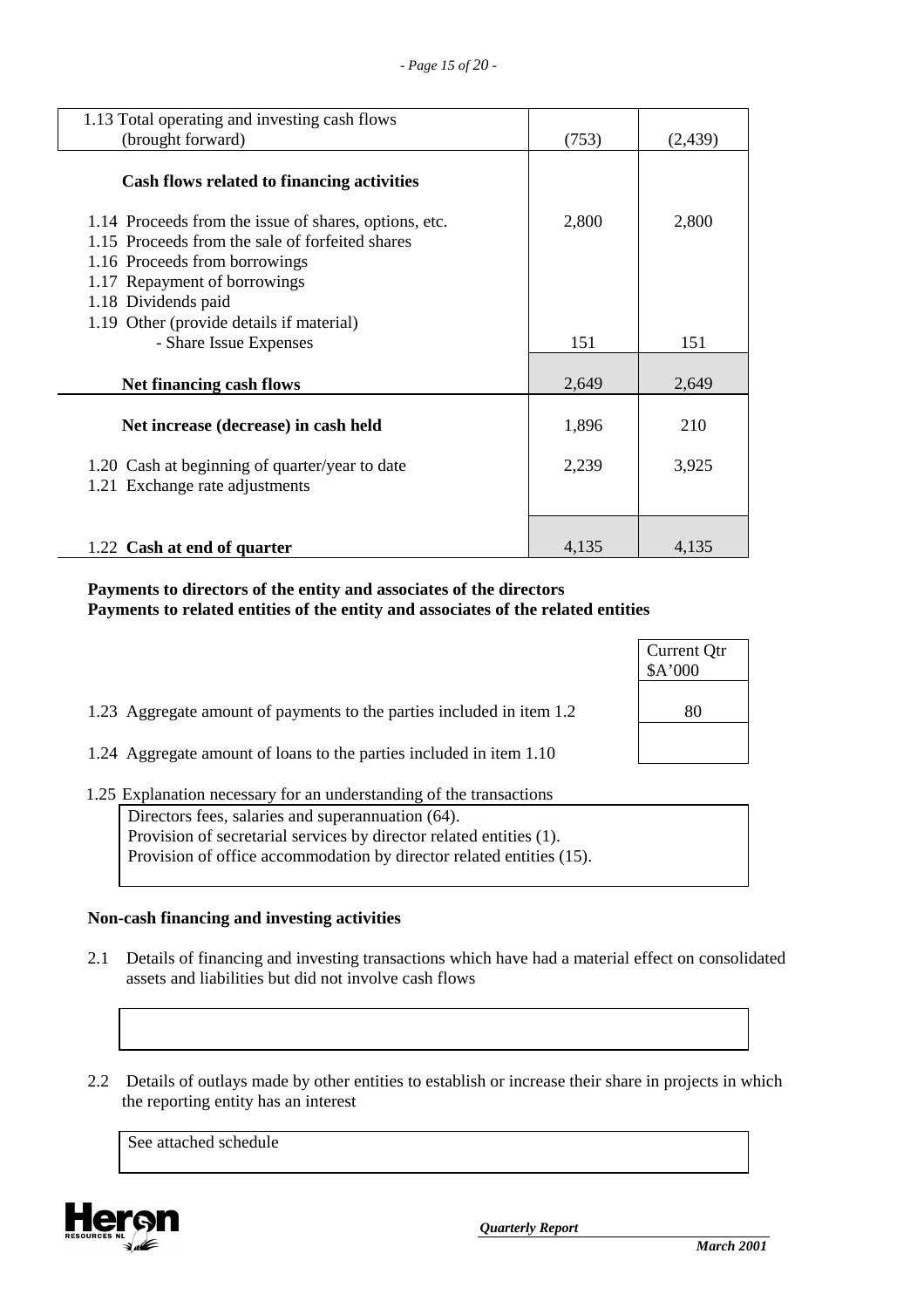# **Financing facilities available**

*Add notes as necessary for an understanding of the position*

|                                 | Amount available<br>\$A'000 | Amount used<br>A'000 |
|---------------------------------|-----------------------------|----------------------|
| 3.1 Loan facilities             |                             |                      |
| 3.2 Credit standby arrangements |                             |                      |
|                                 |                             |                      |

# **Estimated cash outflows for next quarter**

|                                | \$A'000 |
|--------------------------------|---------|
| 4.1 Exploration and evaluation | 750     |
| 4.2 Development                |         |
| <b>Total</b>                   | 750     |

### **Reconciliation of cash**

| Reconciliation of cash at the end of the quarter<br>(as shown in the consolidated statement of cash<br>flows) to related items in the accounts as follows. | <b>Current Quarter</b><br>\$A'000 | Previous Quarter<br>\$A'000 |
|------------------------------------------------------------------------------------------------------------------------------------------------------------|-----------------------------------|-----------------------------|
| 5.1 Cash on hand and at bank                                                                                                                               | 151                               | 80                          |
| 5.2 Deposits at call                                                                                                                                       | 2,989                             | 170                         |
| 5.3 Bank Overdraft                                                                                                                                         |                                   |                             |
| 5.4 Other (provide details)<br><b>Bank Bills</b>                                                                                                           | 995                               | 1,989                       |
| <b>Total: cash at end of quarter (Item 1.22)</b>                                                                                                           | 4.135                             | 2.239                       |

#### **Changes in interests in mining tenements**

|                                                                            | Tenement<br>reference | Nature of interest<br>(note (2)) | Interest at<br>Beginning of<br>Quarter | Interest at<br>End of<br>Quarter |
|----------------------------------------------------------------------------|-----------------------|----------------------------------|----------------------------------------|----------------------------------|
| 6.1 Interests in<br>mining tenements<br>relinquished,<br>reduced or lapsed |                       | See attached schedule            |                                        |                                  |
| 6.2 Interests in<br>mining tenements<br>acquired or<br>increased           |                       | See attached schedule            |                                        |                                  |

 **Issued and quoted securities at end of current quarter**

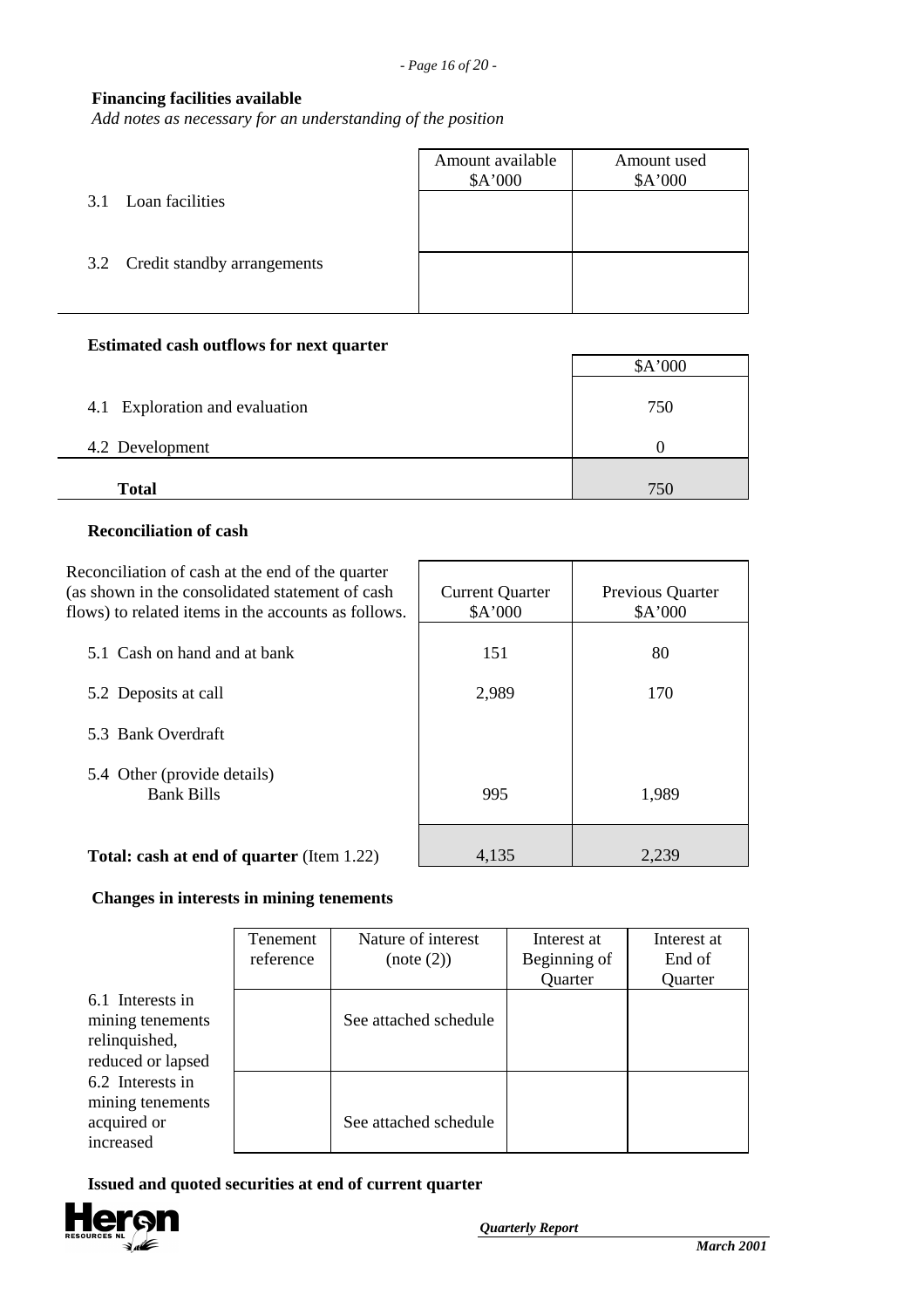*Description includes rate of interest and any redemption or conversion rights together with prices and dates.*

.............................................................................................................................................................

|                                                  | Number Issued | Number quoted | Par value<br>(cents) | Paid-up<br>value<br>(cents) |
|--------------------------------------------------|---------------|---------------|----------------------|-----------------------------|
| 7.1 Preference securities<br>(description)       |               |               |                      |                             |
| 7.2 Issued during Quarter                        |               |               |                      |                             |
| 7.3 Ordinary securities                          | 90,958,872    | 90,958,872    |                      |                             |
| 7.4 Issued during Quarter                        | 9,999,855     | 9,999,855     |                      |                             |
| 7.5 Convertible debt<br>securities (description) |               |               |                      |                             |
| 7.6 Issued during quarter                        |               |               |                      |                             |
|                                                  |               |               | Exercise             | Expiry                      |
| 7.7 Options                                      |               |               | Price                | Date                        |
| (description)                                    | 100,000       | <b>Nil</b>    | \$0.25               | 28/08/2001                  |
|                                                  | 150,000       | Nil           | \$0.25               | 01/09/2001                  |
|                                                  | 350,000       | <b>Nil</b>    | \$0.25               | 15/12/2001                  |
|                                                  | 50,000        | Nil           | \$0.25               | 05/03/2002                  |
|                                                  | 200,000       | Nil           | \$0.25               | 19/12/2002                  |
|                                                  | 200,000       | Nil           | \$0.35               | 19/12/2002                  |
|                                                  | 200,000       | <b>Nil</b>    | \$0.45               | 19/12/2002                  |
|                                                  | 200,000       | <b>Nil</b>    | \$0.55               | 19/12/2002                  |
|                                                  | 200,000       | <b>Nil</b>    | \$0.65               | 19/12/2002                  |
|                                                  | 100,000       | Nil           | \$0.25               | 04/02/2004                  |
|                                                  | 785,000       | <b>Nil</b>    | \$0.35               | 19/10/2004                  |
|                                                  | 785,000       | <b>Nil</b>    | \$0.50               | 19/10/2004                  |
| 7.8 Issued during Quarter                        |               |               |                      |                             |
| 7.9 Exercised during<br>Quarter                  |               |               |                      |                             |
| 7.10 Expired during<br>Quarter                   |               |               |                      |                             |
|                                                  |               |               |                      |                             |
| 7.11 Debentures<br>(totals only)                 |               |               |                      |                             |
| 7.12 Unsecured notes<br>(totals only)            |               |               |                      |                             |
|                                                  |               |               |                      |                             |

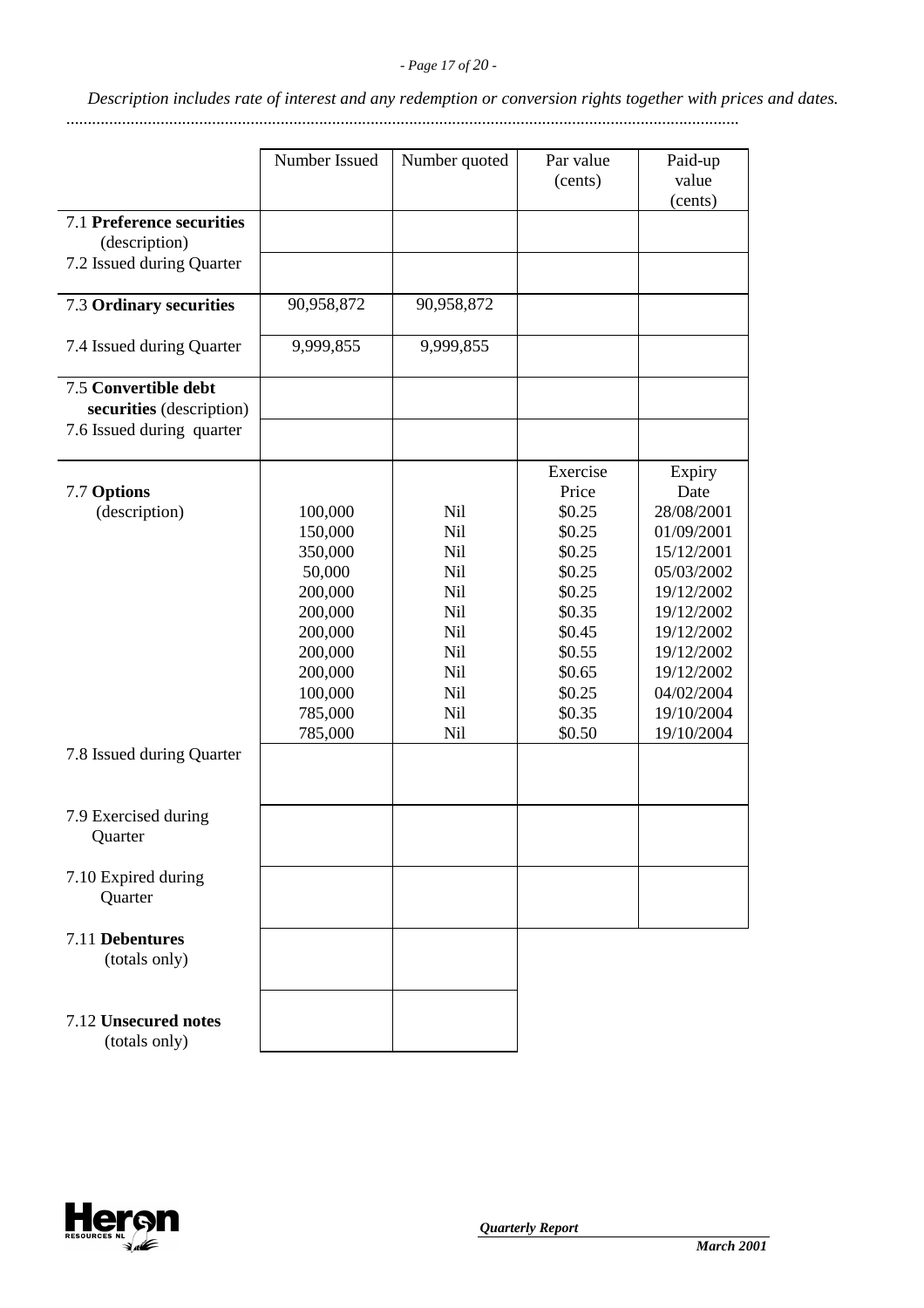# **Compliance 2.2 Details of outlays made by other entities to establish or increase their share in projects in which the reporting entity has an interest.**

- 1. Metex Resources NL has the right to earn a 70% equity interest in the Laverton Joint Venture Project tenements through sole funding the initial \$500,000 of exploration.
- 2. Metex Resources NL has earned a 70% equity interest in the Mount Morgans Joint Venture Project tenements through sole funding the initial \$200,000 of exploration.
- 3. Barra Resources Ltd (previously Connemara Gold Mines Pty Ltd) has the right to earn a 70% equity interest in the Snake Hill Joint Venture Project tenements through sole funding the initial \$300,000 of exploration.
- 4. Gutnick Resources NL has the right to earn an 80% equity interest in the Southern Laverton Tectonic Zone Joint Venture Project tenements through sole funding the initial \$1,200,000 of exploration expenditure. Mount Kersey will continue to sole fund exploration until a Decision to Mine is made.
- 5. Croesus Mining NL has the right to earn an 80% equity interest in the Edjudina and Laverton Joint Venture Project tenements through sole funding the initial \$1,000,000 of exploration expenditure. Croesus will continue to sole fund exploration until a Decision to Mine is made.
- 6. Portman Limited has entered into an option to purchase the Bungalbin and Mount Jackson Project tenements for \$25,000 and a minimum \$250,000 exploration expenditure. Heron will retain a FOB royalty on any Iron Ore sold from the tenements, and Heron will retain all other mineral rights.
- 7. WMC Resources Ltd has the right to earn an 80% equity interest in the Karonie South Joint Venture Project tenements through sole funding the initial \$300,000 of exploration expenditure. WMC will continue to sole fund exploration until a Decision to Mine is made.
- 8. Delta Gold NL has the right to earn a 70% interest in the Scotia Kanowna Joint Venture Project tenements through sole funding the initial \$1,000,000 of exploration expenditure. Delta will continue to sole fund exploration until a Decision to Mine is made.
- 9. New Hampton Goldfields Limited (current takeover by Harmony Gold) has the right to earn an 80% interest in the Transline Joint Venture Project tenements through sole funding the initial \$800,000 of exploration expenditure. New Hampton will continue to sole fund exploration until a Decision to Mine is made.
- 10. AngloGold Australasia Limited has the right to earn a 75% interest in the Binduli Joint Venture Project tenements through sole funding the initial \$500,000 of exploration expenditure. AngloGold will continue to sole fund exploration until a Decision to Mine is made.
- 11. WMC Resources Ltd has the right to earn an 80% equity interest in the Victory Joint Venture Project tenements through sole funding the initial \$125,000 of exploration expenditure. WMC will continue to sole fund exploration until a Decision to Mine is made.
- 12. Mt Burgess Mining NL has the right to earn a 70% equity interest in the Ilaara Joint Venture Project tenements through sole funding the initial \$500,000 of exploration expenditure. Heron and Mt Burgess will continue to fund further exploration on a pro-rata basis.

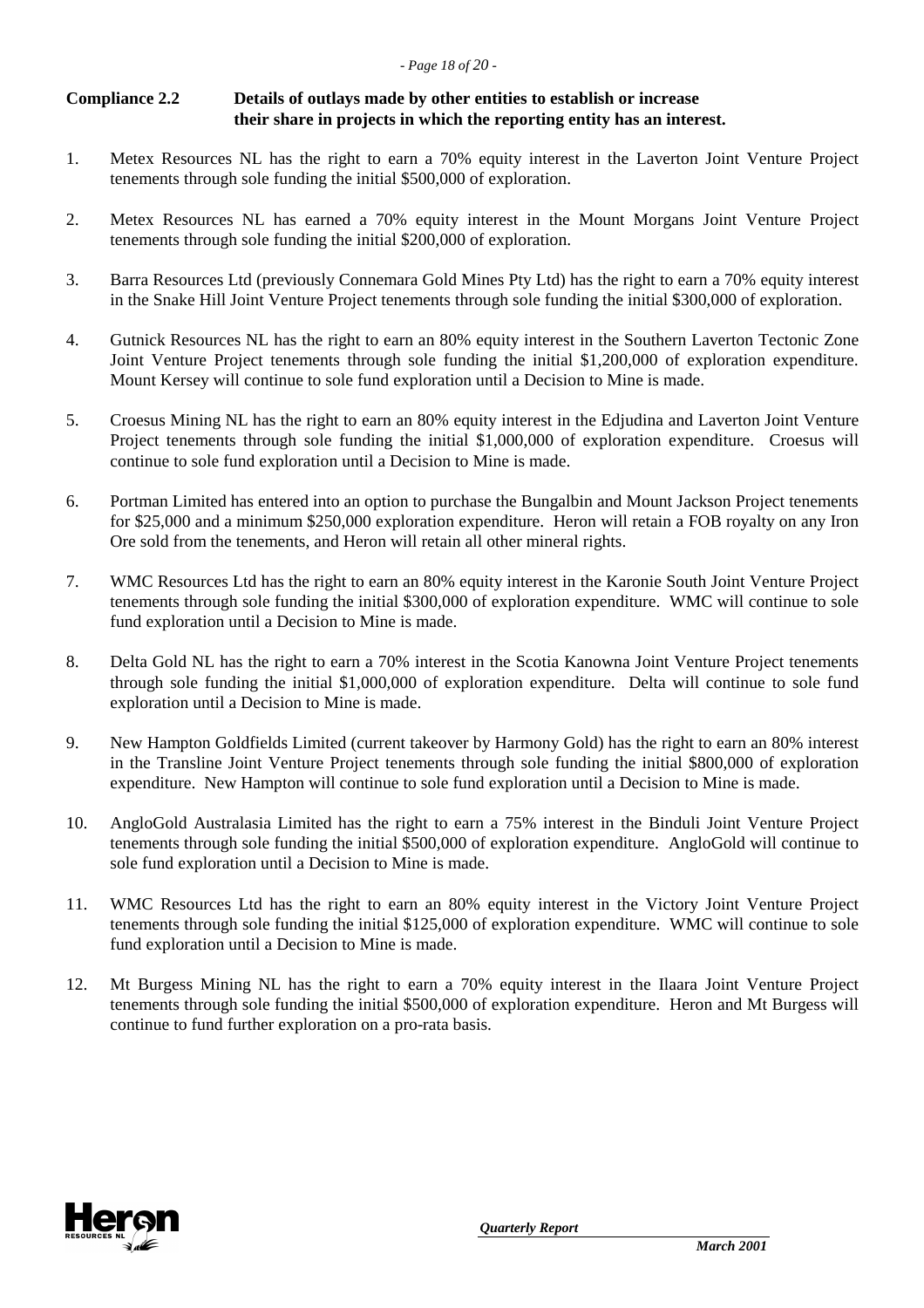| 6.1 |  | <b>Interests in Mining Tenements relinquished, reduced or lapsed</b> |  |
|-----|--|----------------------------------------------------------------------|--|
|     |  |                                                                      |  |

| <b>Tenement</b><br>Reference | <b>Nature of Interest</b>   | <i>Interest</i><br><b>Beginning Quarter</b> | <i>Interest</i><br><b>End of Quarter</b> |
|------------------------------|-----------------------------|---------------------------------------------|------------------------------------------|
| E15/632                      | Registered Holder           | 100                                         | U                                        |
| E28/1004                     | Registered Applicant        | 100                                         | $^{(1)}$                                 |
| E31/237                      | Registered Holder           | 100                                         | 0                                        |
| E31/261                      | Registered Holder           | 100                                         | $\overline{0}$                           |
| E69/1582-1583                | <b>Registered Applicant</b> | 100                                         | $\overline{0}$                           |
| E77/1019                     | Registered Applicant        | 100                                         | $\overline{0}$                           |
| E77/860                      | <b>Registered Applicant</b> | 100                                         | 0                                        |
| M31/47                       | Registered Holder           | 100                                         | $\overline{0}$                           |
| P <sub>16</sub> /1842-1843   | Registered Holder           | 100                                         | 0                                        |
| P <sub>16</sub> /1847-1848   | Registered Holder           | 100                                         | $\overline{0}$                           |
| P <sub>24</sub> /2749-2753   | Registered Holder           | 100                                         | $\overline{0}$                           |
| P31/1548                     | Registered Holder           | 100                                         | 0                                        |

# **6.2 Interests in Mining Tenements acquired or increased**

| <b>Tenement</b>            | <b>Nature of Interest</b>   | <i>Interest</i>          | <i>Interest</i>       |
|----------------------------|-----------------------------|--------------------------|-----------------------|
| Reference                  |                             | <b>Beginning Quarter</b> | <b>End of Quarter</b> |
| E16/264                    | Registered Applicant        |                          | 100                   |
| E <sub>16</sub> /265       | Registered Applicant        | 0                        | 100                   |
| E24/115                    | Registered Applicant        | 0                        | 100                   |
| E24/116-117                | Registered Applicant        | 0                        | 100                   |
| E69/1717                   | Registered Applicant        | $\theta$                 | 100                   |
| E77/1067                   | Registered Applicant        | $\theta$                 | 100                   |
| E77/1068                   | <b>Registered Applicant</b> | $\theta$                 | 100                   |
| M27/402                    | Registered Applicant        | $\theta$                 | 100                   |
| M27/408-410                | <b>Beneficial Applicant</b> | 0                        | 100                   |
| M29/283                    | Registered Applicant        | 0                        | 100                   |
| M29/289-291                | Registered Applicant        | 0                        | 100                   |
| M29/292                    | Registered Applicant        | 0                        | 100                   |
| M31/310                    | <b>Registered Applicant</b> | $\theta$                 | 100                   |
| P15/4435-4440              | Registered Applicant        | $\theta$                 | 100                   |
| P <sub>24</sub> /3748-3750 | Registered Applicant        | $\theta$                 | 100                   |
| P <sub>28</sub> /977-978   | Registered Applicant        | 0                        | 100                   |
|                            |                             |                          |                       |